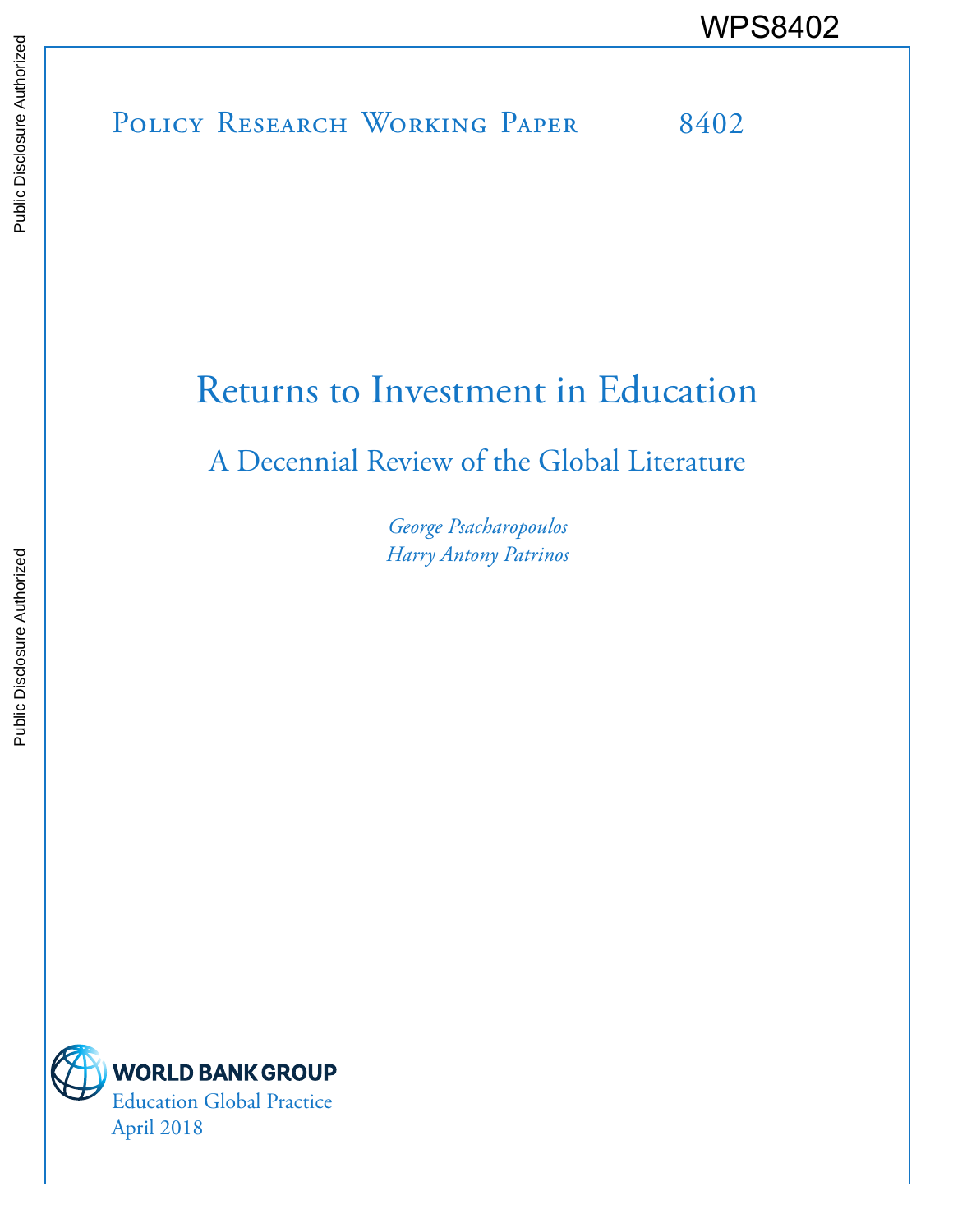#### **Abstract**

Returns to investment in education based on human capital theory have been estimated systematically since the 1950s. In the 60-plus year history of such estimates, there have been several compilations in the literature. This paper reviews and highlights the latest trends and patterns based on a database of 1,120 estimates in 139 countries. The review shows that the private average global rate of return to one extra year of schooling is about 9 percent a year and very stable over decades. Private returns to

higher education have increased over time, raising issues of financing and equity. Social returns to schooling remain high, above 10 percent at the secondary and higher education levels. Women continue to experience higher average rates of return to schooling, showing that girls' education remains a priority. Returns are higher in low-income countries. Those employed in the private sector of the economy enjoy higher returns than those in the public sector, lending support to the productive value of education.

This paper is a product of the Education Global Practice. It is part of a larger effort by the World Bank to provide open access to its research and make a contribution to development policy discussions around the world. Policy Research Working Papers are also posted on the Web at http://econ.worldbank.org. The authors may be contacted at hpatrinos@worldbank.org.

*The Policy Research Working Paper Series disseminates the findings of work in progress to encourage the exchange of ideas about development*  issues. An objective of the series is to get the findings out quickly, even if the presentations are less than fully polished. The papers carry the *names of the authors and should be cited accordingly. The findings, interpretations, and conclusions expressed in this paper are entirely those of the authors. They do not necessarily represent the views of the International Bank for Reconstruction and Development/World Bank and its affiliated organizations, or those of the Executive Directors of the World Bank or the governments they represent.*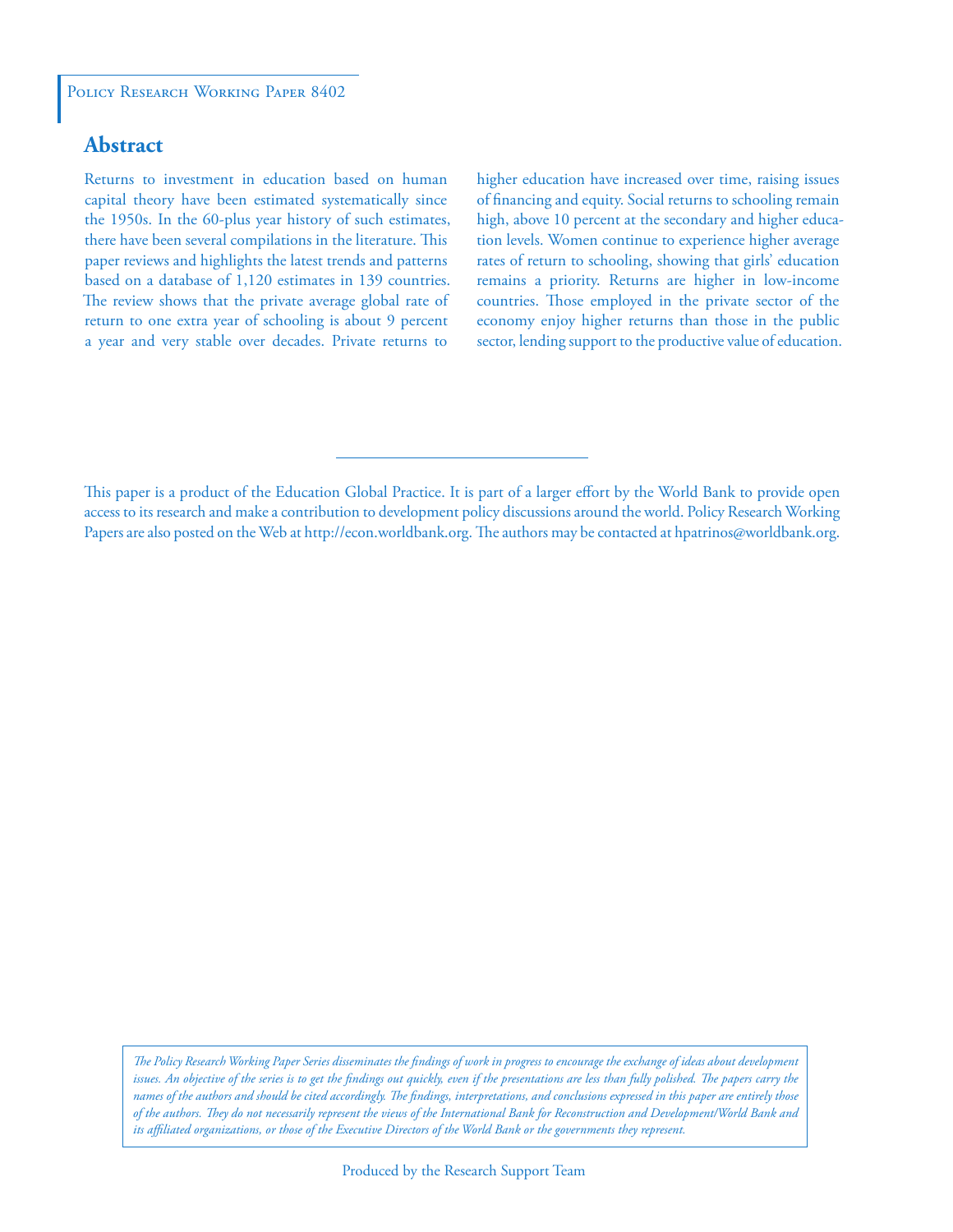#### **Returns to Investment in Education: A Decennial Review of the Global Literature**

George Psacharopoulos\*

Harry Antony Patrinos\*\*

JEL codes: C13, J31

Keywords: Returns to schooling; Investments in education

 $\mathcal{L}_\text{max}$ 

<sup>\*</sup> Georgetown University, gpsach@rcn.com.

<sup>\*\*</sup> Corresponding author, The World Bank, Washington, DC 20433, USA, hpatrinos@worldbank.org

We are grateful to all those who over the years have shared with us their work on the returns to education and to Sean Kelly for efficient research assistance.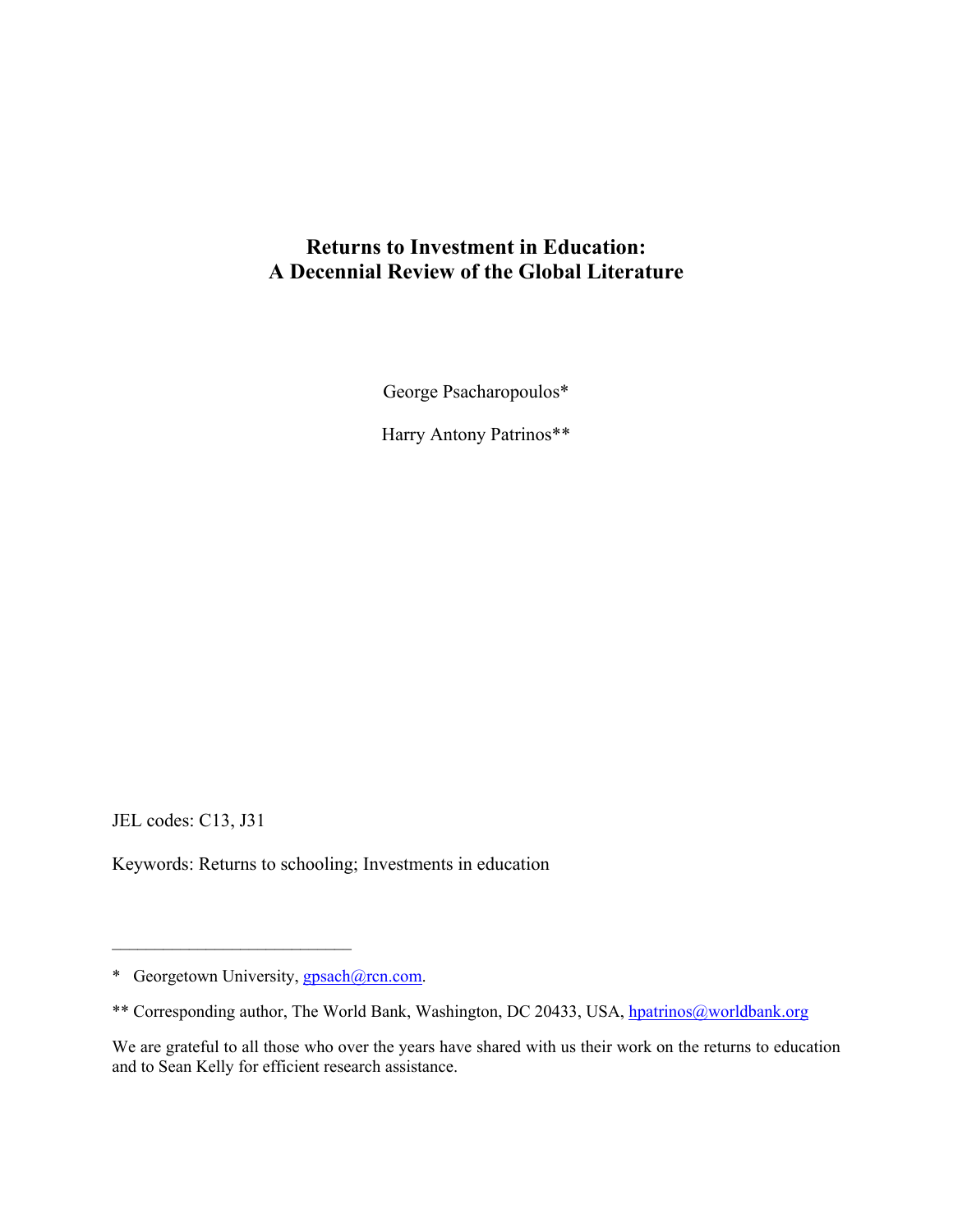#### **Introduction**

With roots in the writings of classical economists (see, for example, Adam Smith 1776; Marshall 1890) the link between education and earnings only recently emerged. Formal modeling did not take place until much more recently (Schultz 1960, 1961; Becker 1964; Mincer 1974; Chiswick 2003). The study of earnings by schooling has led to several empirical works testing hypotheses on a great variety of social issues. These include, for example, racial and ethnic discrimination, gender discrimination, income distribution, and the determinants of the demand for education. But the dominant application that has used earnings by level of education is the estimation of the rate of return to investment in schooling.

The concept of the rate of return on investment in education is very similar to that for any other investment. It is a summary of the costs and benefits of the investment incurred at different points in time, and it is expressed in an annual (percentage) yield, like that quoted for savings accounts or government bonds. Returns on investment in education based on human capital theory have been estimated since the late 1950s. Human capital theory puts forward the concept that investments in education increase future productivity.

Estimation of the returns to education has been a popular subject in the literature (Ashenfelter and Krueger 1994; Becker 1964; Becker and Chiswick 1966; Card and Krueger 1992; Card 2001; Duflo 2001; Heckman, Lochner and Todd 2006; Oreopoulos 2006; Rosenzweig 1995; Schultz 1961). Since our last review of the literature, contributions on the subject have grown exponentially, to the point of being difficult to track (for previous compilations see Harmon, Oosterbeek and Walker 2003; Psacharopoulos 1972, 1973, 1981, 1985, 1993, 1994; Psacharopoulos and Patrinos 2002, 2004a). There have been several compilations that we have undertaken, including a few encyclopedia articles (Patrinos and Psacharopoulos 2010a, 2010b, 2002; Psacharopoulos and Patrinos 2008, 2004b). There are also a few attempts to create databases of comparable estimates of the return to schooling (Hendricks 2004; Montenegro and Patrinos 2014; Peet, Fink and Fawzi 2015).

The popularity of estimating returns to education stems from the resulting efficiency, equity and financing implications. The rank order of returns to a level or type of education, and a comparison with the returns of alternative investments can assist education policy makers to make informed investment decisions.

Previous compilations have shown that private returns to primary education decline over time, but slightly (Psacharopoulos 1981). Previous work also shows that returns are highest for primary education, the general curricula, the education of women, and countries with the lowest per capita income (Psacharopoulos 1985). Also, primary education continues to exhibit the highest social profitability in all world regions. Social and private returns at all levels generally decline by the level of a country's per capita income. Overall, the returns to female education are higher than those to male education. The returns to the academic secondary school track are higher than the vocational track – since the unit cost of vocational education is much higher; and the returns for those who work in the private (competitive) sector of the economy are higher than in the public (noncompetitive) sector (Psacharopoulos 1994).

The classic pattern of falling returns to education by level of economic development and level of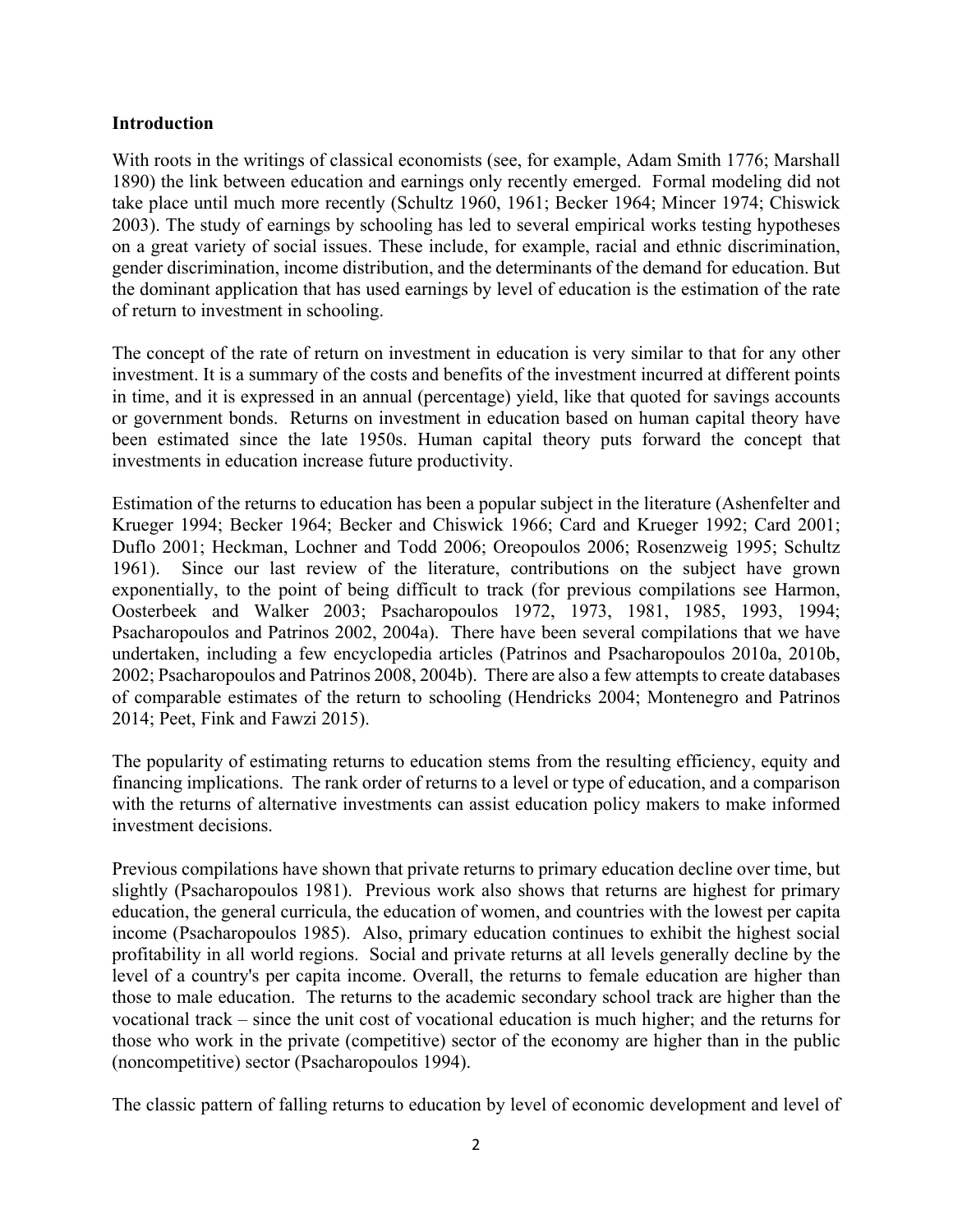education is maintained. The private returns to higher education are increasing, highest returns are recorded for low-income and middle-income countries, average returns to schooling are highest in Latin America and the Caribbean (Psacharopoulos and Patrinos 2004a).

In this update we follow the tradition (see, for example, Psacharopoulos and Patrinos 2004) and present the latest estimates and patterns. We review estimates from 139 countries over several years resulting in a panel of 1,120 country-year cases.

#### **Methods**

Returns to education in the literature have been estimated using two main methods – the fulldiscounting method and the Mincerian earnings function. For an explanation of these methods see Psacharopoulos (1995) and Psacharopoulos and Mattson (1998). Over the years, researchers have given preference to the Mincerian method because of its convenience (Mincer, 1974).

#### *The concept of rate of return to education*

The rate of return to schooling equates the value of lifetime earnings of the individual to the net present value of costs of education. For an investment to be economically justified, the rate of return should be positive, and should be higher than the alternative rate of return. For the individual, weighing costs and benefits means investing if the rate of return exceeds the private discount rate (the cost of borrowing and an allowance for risk).

The costs incurred by the individual are the foregone earnings while studying, plus any schooling fees or incidental expenses incurred. The private benefits amount to how much extra an educated individual earns (after taxes) compared with an individual with less education. *More* and *less* in this case refer to adjacent levels of education  $-e.g.,$  university graduates compared to secondary school leavers.

The social rate of return includes the society's spending on education – for example, money spent on renting buildings and professorial salaries. The social attribute of the estimated rate of return refers to the inclusion of the full resource cost of the investment – the direct costs by government and the foregone earnings of students as they invest in their education. Ideally, the social benefits should include non-monetary benefits of education, such as the number of lives saved because of improved sanitation conditions followed by a woman because she has received more education. Given the scant empirical evidence on the social benefits of education, the social rate of return estimates are usually based on directly observable monetary costs and benefits of education. Since the costs are higher in a social rate of return calculation relative to the one from the private point of view, social returns are typically lower than a private rate of return. The difference between the private and the social rates of return reflects the degree of public subsidization of education – since practically the only difference is the addition of social costs.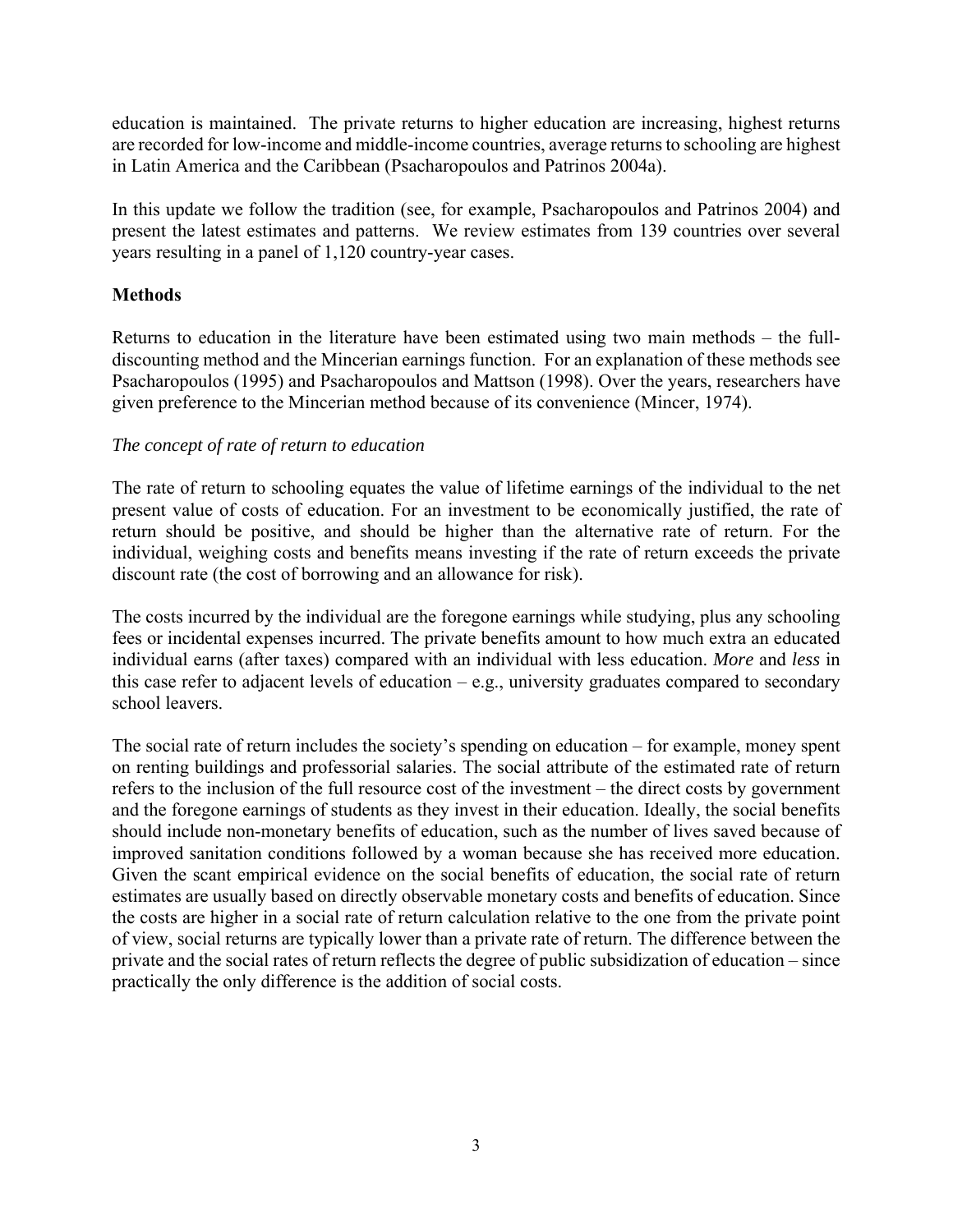#### *Estimation issues*

The Mincerian earnings function has been the subject of controversy in the literature (Psacharopoulos and Layard, 1979; Heckman et al. 2006). One issue with the Mincerian method of estimating returns to education is missing variables, e.g., ability bias. Griliches (1977) analyzed the issue many years ago. He found that the bias is small or negative. Adding more variables to the equation will not solve the problem and might add other biases (Patrinos 2016).

The earnings premium associated with the level of education suggests that productivity increases as people acquire additional qualifications. An alternative view is that earnings increase with education due to credential effects. This refers to the idea that higher levels of schooling are associated with higher earnings, not because they directly raise productivity, but because they certify that the worker is likely to be productive. In this sense, education merely sorts workers according to their unobserved attributes; it does not necessarily augment their intrinsic productivity. For public policy reasons it is important to distinguish between the human capital (productivity) and screening hypotheses about returns to education. In very basic terms, these two hypotheses mean, respectively: schooling imparts skills that enhance productivity; hence, increases in earnings are due to the increased productivity brought about by investments in schooling (human capital); while the screening hypothesis maintains that employers select workers with higher qualifications to reduce their risk of hiring someone with a lower capacity to learn; in this case, higher earnings may not be due to productivity alone (screening). With these concepts in mind, if the only purpose of schooling is to sort prospective employees, then questions arise as to the appropriateness of public investment in the expansion or improvement of schooling.

Layard and Psacharopoulos (1974) found no support for the screening hypothesis. Psacharopoulos (1979) made a distinction between the weak and the strong versions of the screening hypothesis. It is true that, at the hiring point, employers do not have enough information on the prospective productivity of a job applicant, so they might offer a premium to those who have a higher level of schooling relative to the rest. This is the weak version of screening. But after years on the job, such premium should diminish if the worker did not live up to the expectations. Such finding contradicts empirical data showing the earnings gap between more and less educated workers increases over time.

Card (2001) provides a rigorous test of the screening hypothesis by taking advantage of natural experiments such as changes in the school leaving age or college openings. By and large, while some evidence of weak screening is revealed, education is generally associated with higher earnings due to productivity rather than to screening. A recent analysis that uses rigorous evaluation techniques to compare the earnings of workers who barely passed versus those who barely failed high school exit exams finds little evidence of diploma screening effects (Clark and Martorell, 2014).

More recent analyses, which exploit data that permit the disaggregation of earnings by years of completed schooling, have questioned the linear nature of the earnings function approach. Furthermore, due to ongoing and rapid technological progress, cross-sectional data based on observations from many years in the past may produce biased estimates of the returns to schooling. Some have even questioned whether it is still possible to interpret the coefficient on schooling as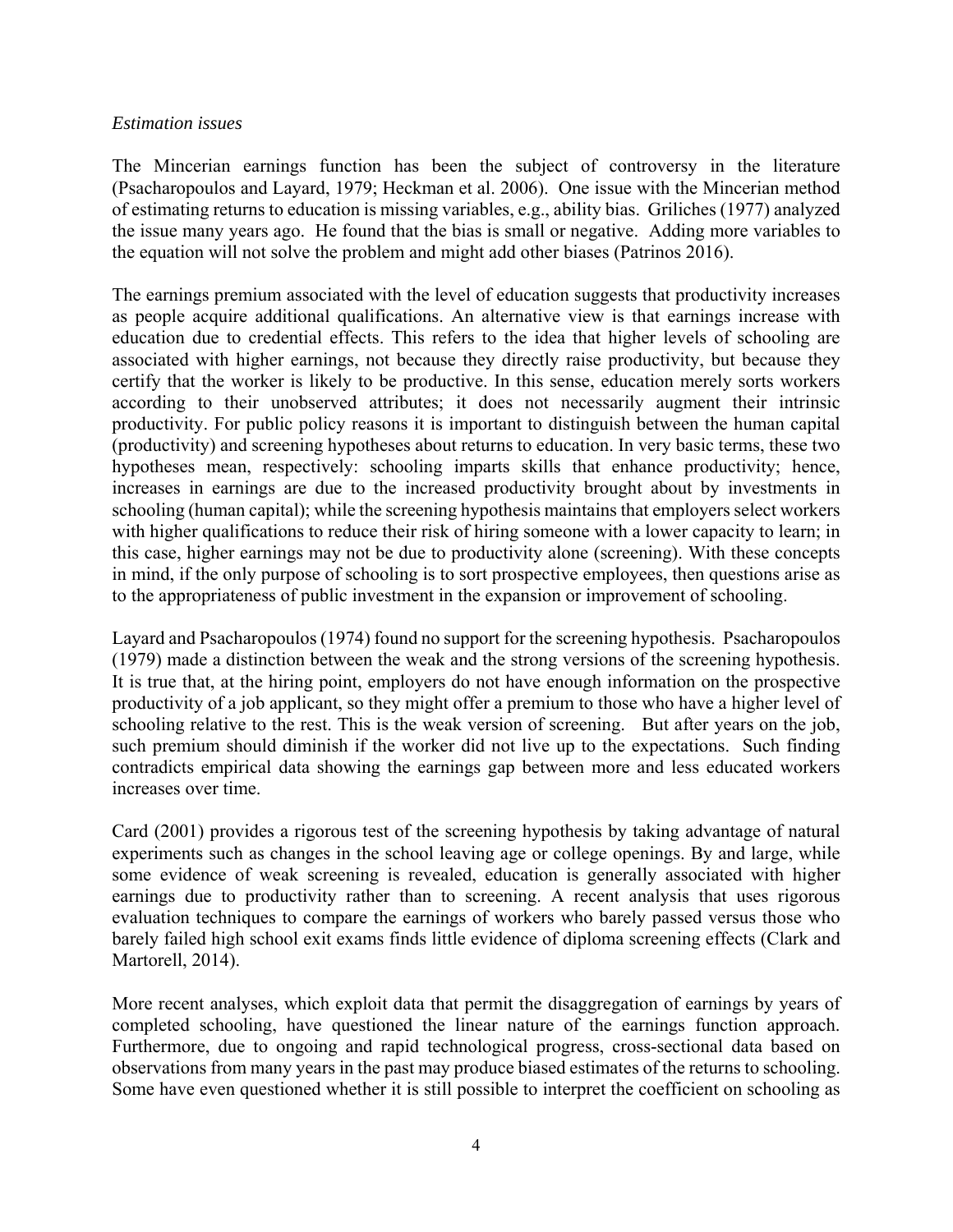a rate of return (Heckman, Lochner and Todd 2006). For instance, some researchers argue that the literature following Mincer's estimated returns to schooling using cross-sectional data assumes that younger workers base their earnings expectations on the current experiences of older workers. However, if prices (the cost of schooling, for example, tuition associated with university) change over time and workers can at least partially anticipate these changes, then estimates of the returns to different schooling levels based on cross-sectional data may not represent the ex-ante rates of return governing human capital investment decisions. Relying on past cohorts to assess current investment decisions requires several strong assumptions, such as stability of the economic environment and perfect certainty of future earnings streams. This is difficult in the current context, given that emerging evidence suggests that wage patterns have changed substantially over time, making it difficult to use cross sections to approximate lifecycle earnings. One solution could be to follow actual cohorts over their entire educational and employment lifecycles to measure their earnings patterns to estimate the returns to education.

The debate is ongoing about the external validity and causality of rate of return estimates. More conclusive evidence will emerge once data on the lifetime earnings profiles of beneficiaries of voucher programs can be obtained, as many of these programs use lotteries to assign places, thus giving researchers access to randomized data. In 1981, Chile introduced nationwide school choice by providing vouchers to any student wishing to attend a "voucher school" (essentially, a private school participating in the program, whereby the funding from the voucher would be used to pay the fees and tuition). Beneficiaries of the vouchers obtained more schooling and subsequently earned more than non-voucher students. Also, it is estimated that formal sector earnings are higher for lottery winners in Colombia's large-scale government program which used a lottery to distribute scholarships for private secondary school to socially disadvantaged students. Institutional factors have also been used to more precisely estimate the returns to schooling, including the effect of birth date. Those who are forced to remain in school because of their birth date and the school attendance law receive the same rate of return to education as those who voluntarily continue schooling.

The Mincerian method gives private returns, whereas the full discounting method can give private and social returns. In interpreting the evidence presented below, the reader should bear in mind that Mincerian and full-discount returns are not directly comparable because they differ in scale. This is because, by construction, the Mincerian method tacitly assumes foregone earnings even for children aged 6 to 12 years, thus underestimating the true size of the returns (Psacharopoulos and Mattson 1998; Psacharopoulos 1995).

In our exposition below we start with private returns based on the Mincerian method, then move on to the full-discounting method that includes social returns.

#### **Results**

#### *Mincerian private returns*

The coefficient on years of schooling of the basic Mincerian function gives an overall picture of the returns to education. Based on 705 estimates, over the years 1950 to 2014, the private rate of return to an additional year of schooling is 8.8 percent (see Annex 1; given the size of the database,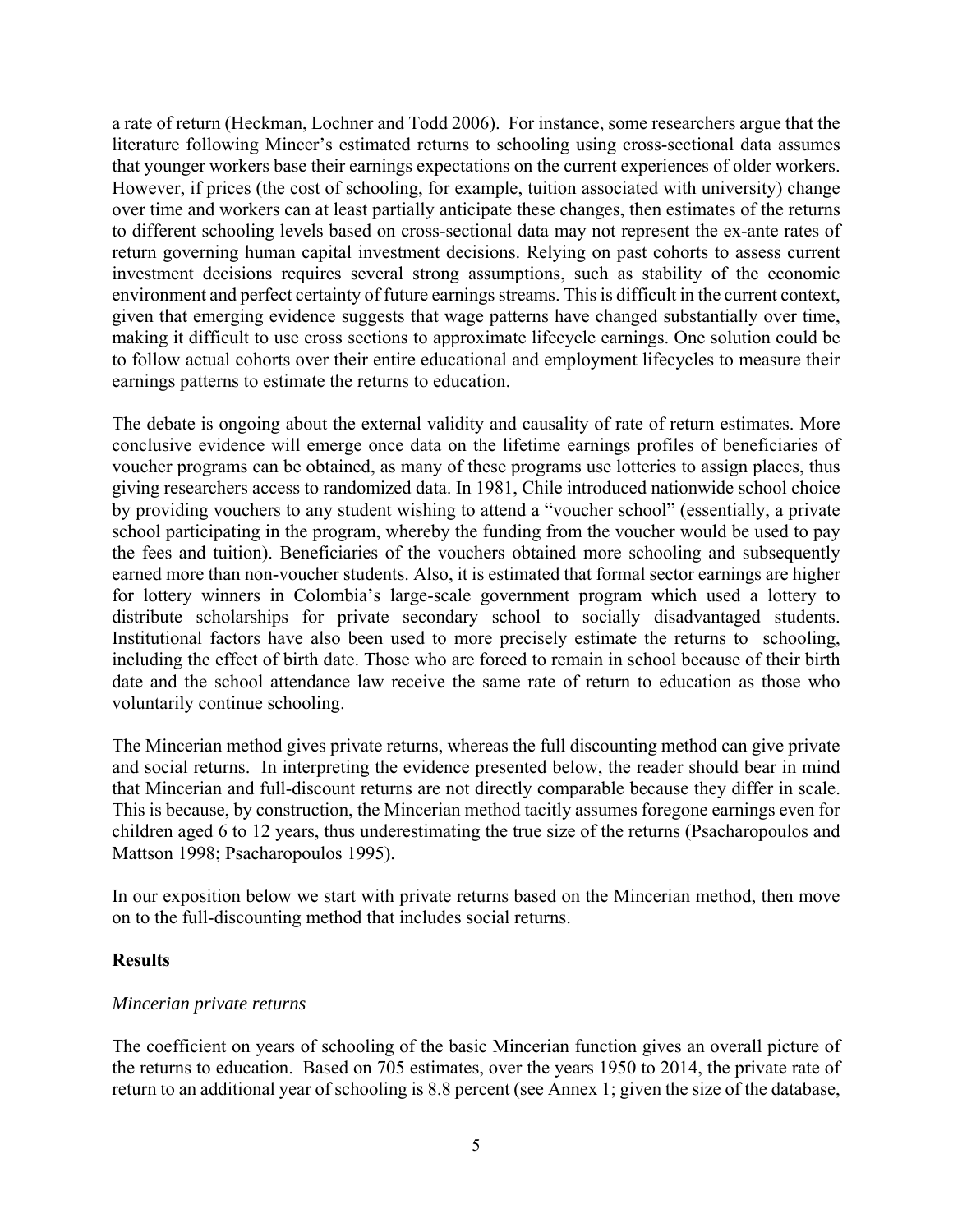only summary statistics are reported here, while the rest can be found online in Annex  $2<sup>1</sup>$ ). This is lower by about one percentage point relative to our (Psacharopoulos and Patrinos 2004a) compilation. It should be noted that the decline over time of the returns to education is very gradual and statistically insignificant (see Figure 1). This could be interpreted as a "race between education and technology" as the price of education fails to decline proportionately in the face of rapid supply increases (Tinbergen 1975). Thus, demonstrating that the demand for skill is outpacing the growth in supply of skills.



**Figure 1: Rate of Return to Schooling over Time** 

Note: Regressing the overall Mincerian rate of return on the year of the estimate, gives:  $Return = 49.611 - 0.020Year; R<sup>2</sup>=0.003$  $(t = 1.4)$ 

Regressing the Mincerian overall return on the country's years of schooling (*S*) in the survey year, yields a very small but statistically significant decline of the returns of about 0.2 percentage points for every additional year of schooling (see Figure 2).

<sup>1</sup> http://datatopics.worldbank.org/education/files/GlobalAchievement/ReturnsEdAnnex2.xlsx.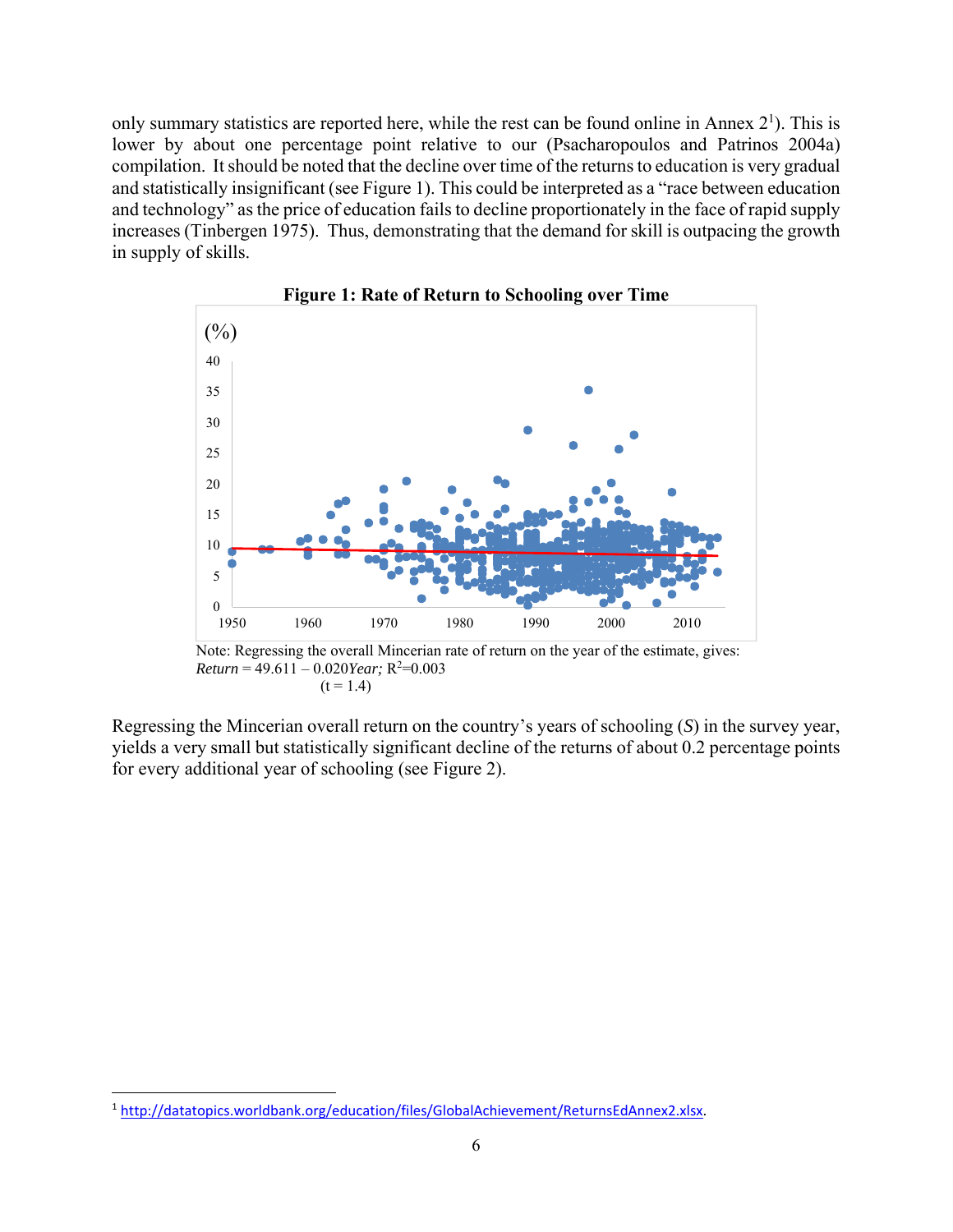

**Figure 2: Return to Schooling by Years of Schooling** 

Note: Regressing the overall Mincerian rate of return on the year of the estimate, gives:  $Return = 10.749 - 0.246 S, R<sup>2</sup> = 0.027$  $(t = 4.4)$ 

Nevertheless, there has been an increase in the returns to schooling since 2000. Parsing the sample of estimates into pre- and post-2000 estimates, the returns have increased, albeit at a slower rate relative to the increase in the years of schooling (see Table 1). The schooling revolution of the  $20<sup>th</sup>$  century continues, with an average increase in schooling years of more than 10 percent in the first decade and a half of the  $21<sup>st</sup>$  century, as compared with the latter half of the  $20<sup>th</sup>$  century. The returns to schooling increased in the  $21<sup>st</sup>$  century by 4 percent relative to the latter half of the  $20<sup>th</sup>$ century.

| Period    | Mean years of<br>schooling | <b>Overall Mincerian</b><br>rate of return $(\% )$ | Number of studies |
|-----------|----------------------------|----------------------------------------------------|-------------------|
| Pre 2000  |                            |                                                    |                   |
| Post 2000 |                            | Q.                                                 | 194               |

**Table 1: Years of schooling and returns over time** 

Restricting the sample to the most recent estimate for each country, we get an average rate of return of 9.5 percent, just slightly lower than the 9.7 percent we obtained in our Psacharopoulos and Patrinos (2004a) update. Again, this could refer to Tinbergen's (1975) race between education and technology. The higher returns since 2000 suggest that the price of education is increasing even though supply is going up. This points to the interpretation that education is no longer winning the race.

Focusing on a single country is illustrative. For Colombia, we have a record of 35 return estimates over time (Psacharopoulos 1985, 1994; Patrinos 1995; Kaboski 2003; Sanchez Torres and Nunez Mendez 2003; Psacharopoulos, Arriagada and Velez 1992; Psacharopoulos and Velez 1992; Tenjo et al. 2015) since 1965. Taken together, we note a convergence to a 10 percent overall rate of return to a year of schooling. At the same time, average schooling had gone up considerably, from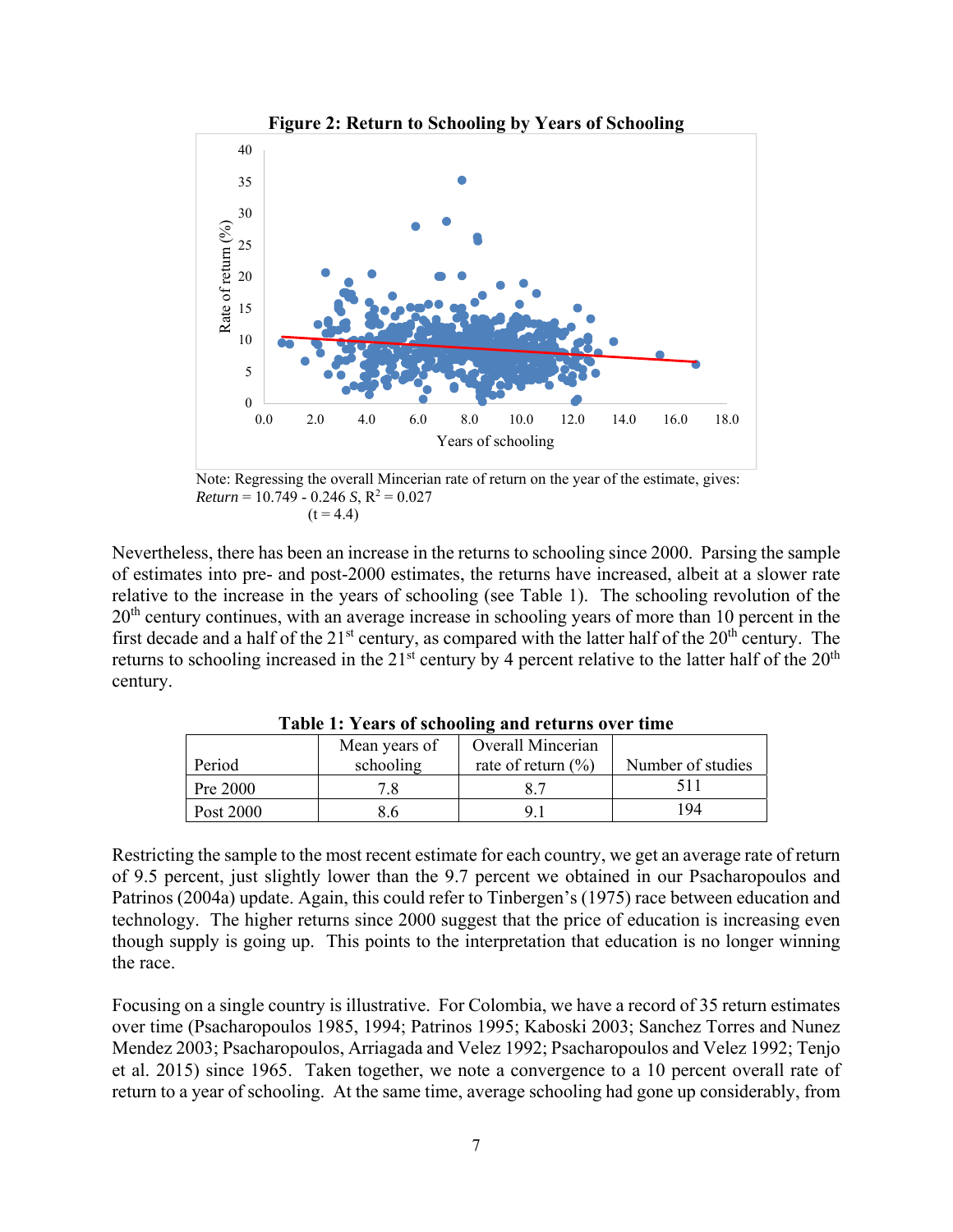

less than 5 years in the 1960s to more than 10 years by 2013 (see Figure 3).

Focusing on Argentina, for which we have Mincerian returns (Kaboski 2003; Psacharopoulos 1994; Kugler and Psacharopoulos 1989; Lopez Boo 2010; Fiszbein, Giovagnoli and Patrinos 2007) over a 25-year period, we notice a remarkable stability of such returns even during the country's economic crisis (Figure 4). Note that the wide variation of the returns over time is due to different samples and methodologies.



**Figure 4: Returns to Schooling and Economic Growth: Argentina** 

Note: Source of change in GDP per capita is World Bank World Development Indicators

This finding can be interpreted using Tinbergen's (1975) race between education and technology, in the sense that over time the education supply curve has been shifting more to the right relative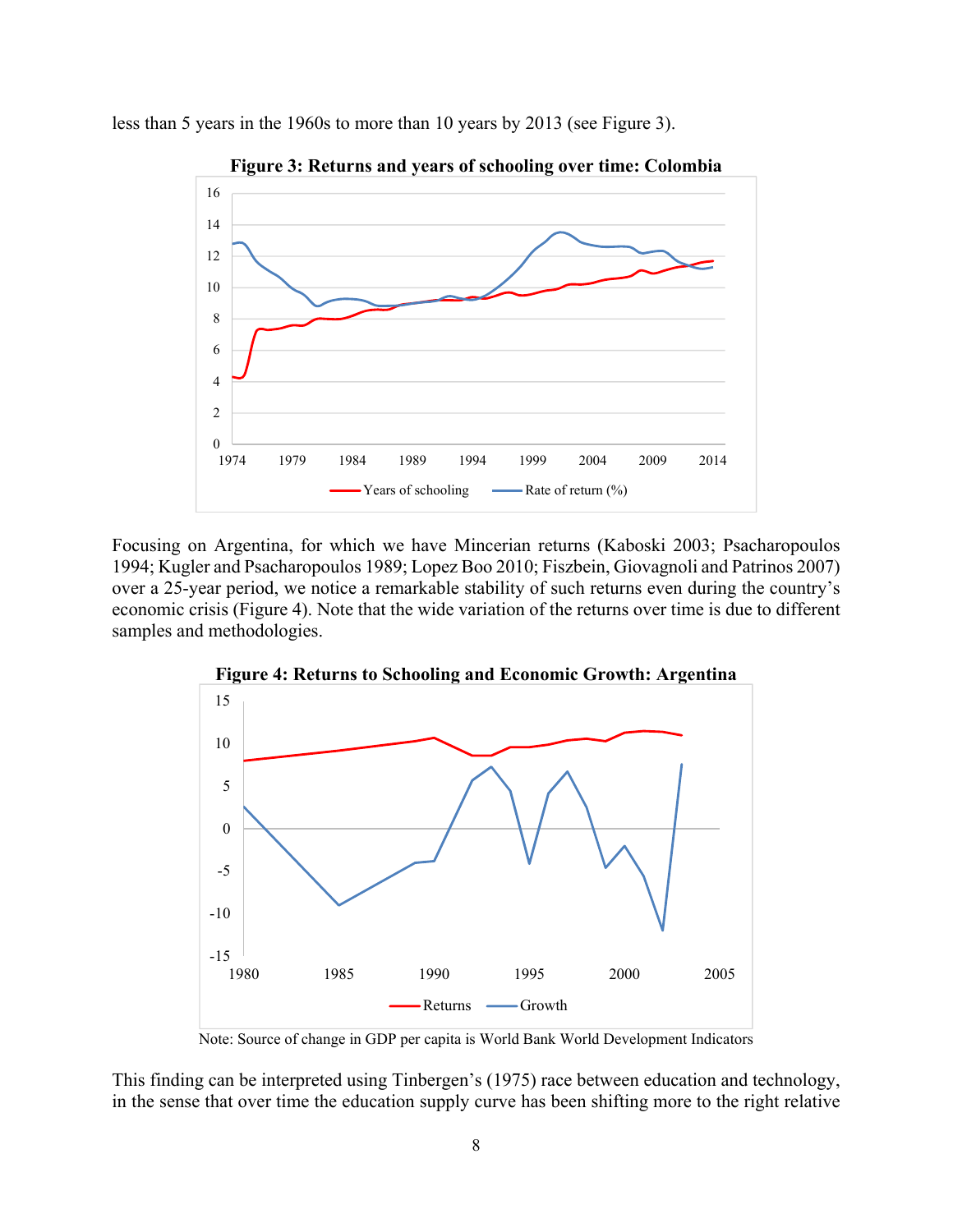to the demand curve. This is most evident in the returns to higher education (see Figure 5). While enrollment in higher education has gone up three-fold since 1970, the returns have not changed overall. The increased share of the labor force with higher education should have reduced the rate of return on the investment. Yet, the rates of return over time do not fluctuate much because as the supply of educated labor increases, so does the demand for higher skills, hence not depressing the returns to education. As discussed by Goldin and Katz (2010), the race reflects, on the one hand, the skill-biasedness of technological progress with its consequences for income inequality and, on the other hand, to the pivotal role of education in mediating this relation. While higher education increased substantially, the premium on high skills continued to increase. This suggests that educational advancements were insufficient to countervail demand due to technological progress. The rising inequality implies that technology is winning this race.





#### *Income level and regional differences*

Private returns to schooling are higher in low-income countries by about one percentage point relative to high-income countries (see Table 2). This is the case even though the mean years of schooling differs by a factor of almost two between country groups. In fact, years of schooling will peak, to about 10 years by 2050.

|                                                                                                                                                                                  | Country income level   Overall rate of return $(\%)$ | Mean years of schooling |  |  |  |  |  |
|----------------------------------------------------------------------------------------------------------------------------------------------------------------------------------|------------------------------------------------------|-------------------------|--|--|--|--|--|
| Low                                                                                                                                                                              | 9.3                                                  |                         |  |  |  |  |  |
| Middle                                                                                                                                                                           | 9.2                                                  | 7.0                     |  |  |  |  |  |
| High                                                                                                                                                                             | 8.2                                                  | 9.2                     |  |  |  |  |  |
| World average                                                                                                                                                                    | 8.8                                                  |                         |  |  |  |  |  |
| Notes: Country per capita income levels based on World Bank (2016) classifications in<br>2015 US\$: low = $$1045$ or less; middle = $$1046 - $12,735$ ; high = $$12,736$ or more |                                                      |                         |  |  |  |  |  |

**Table 2: Private Returns to Schooling by Income Group**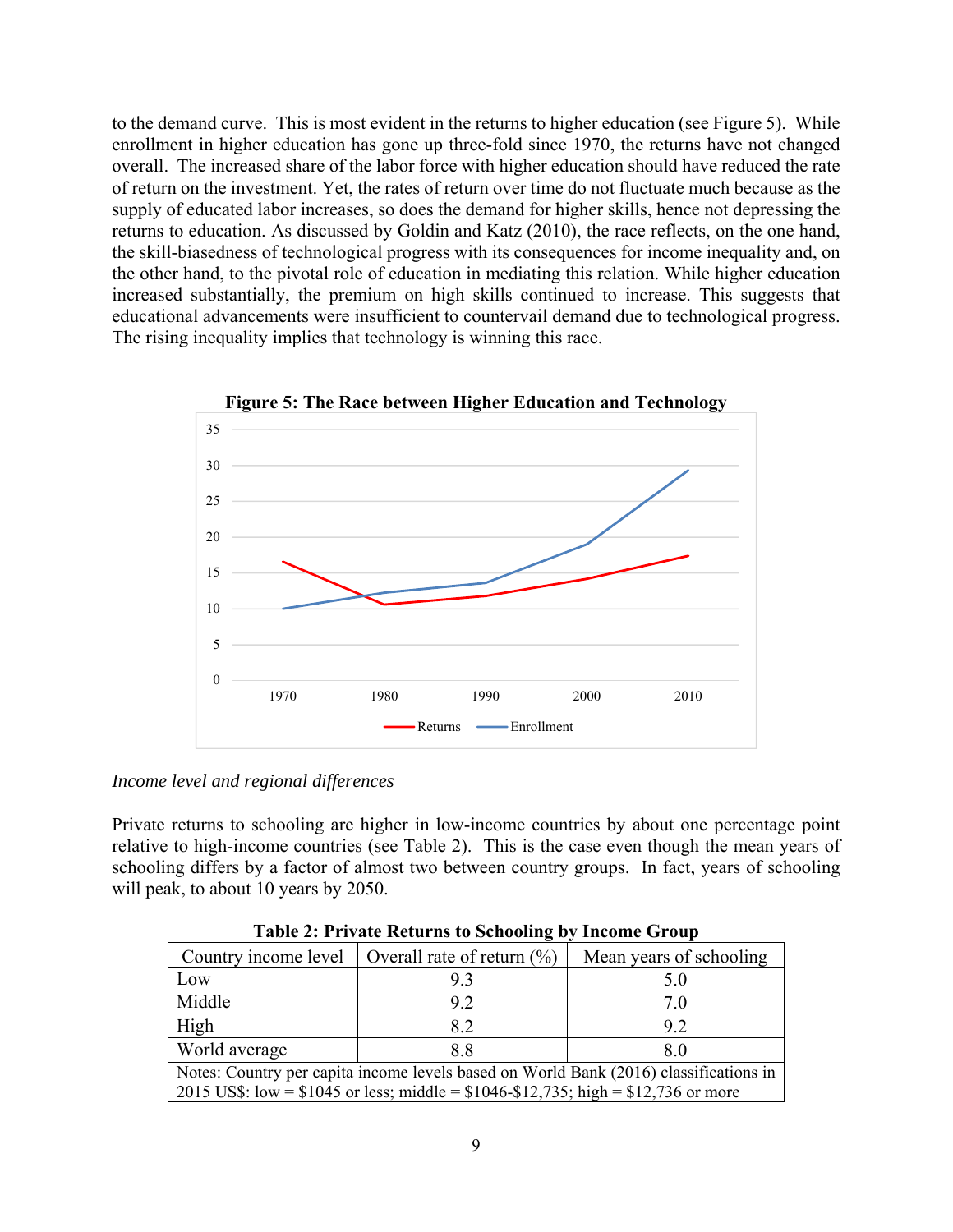Disaggregating further by world region, private returns to schooling are highest in Latin America and Sub-Saharan Africa and lowest in the Middle East and North Africa (see Table 3). The Middle East and North Africa is an outlier, given the relatively low average level of schooling. Kingsbury (2018) provides several hypotheses for the low returns citing such factors as corruption, natural resources and poor academic performance. While South Asia exhibits relatively low returns, within the region India has seen increasing returns since the economic liberalization program of the 1990s.

| Tuble of Therate recent is to sendoming by region |                   |              |  |  |  |  |  |  |  |
|---------------------------------------------------|-------------------|--------------|--|--|--|--|--|--|--|
| Region                                            | Overall rate      | Mean years   |  |  |  |  |  |  |  |
|                                                   | of return $(\% )$ | of schooling |  |  |  |  |  |  |  |
| Latin America and Caribbean                       | 11.0              | 7.3          |  |  |  |  |  |  |  |
| Sub-Saharan Africa                                | 10.5              | 5.2          |  |  |  |  |  |  |  |
| East Asia and Pacific                             | 8.7               | 6.9          |  |  |  |  |  |  |  |
| South Asia                                        | 8.1               | 4.9          |  |  |  |  |  |  |  |
| <b>Advanced Economies</b>                         | 8.0               | 9.5          |  |  |  |  |  |  |  |
| Europe and Central Asia                           | 7.3               | 9.1          |  |  |  |  |  |  |  |
| Middle East and North Africa                      | 5.7               | 7.5          |  |  |  |  |  |  |  |
| World average                                     | 8.8               | 8.0          |  |  |  |  |  |  |  |

**Table 3: Private Returns to schooling by region** 

#### *Gender*

As in previous reviews, the private returns to female education exceed that of males by about two percentage points (see Figure 6). The gap has increased. The female advantage was just over one percentage point in previous updates (Psacharopoulos and Patrinos 2004a; Psacharopoulos 1994). This does not imply that earnings are higher for females, but only that education is a good investment for women and girls, and a development priority.

**Figure 6: Private Mincerian Returns to Education by Gender** 

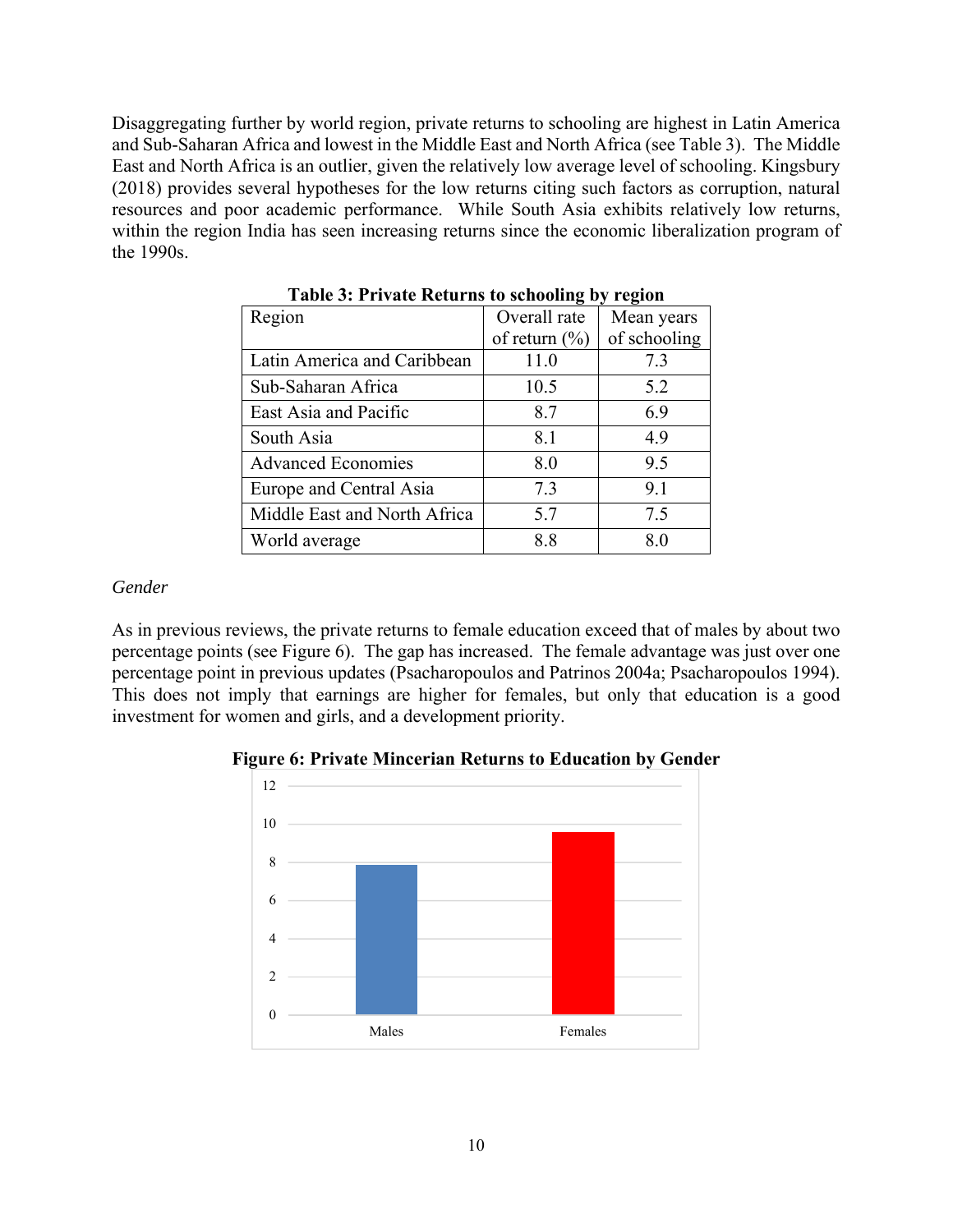#### *Private sector of employment*

The returns for those working in the private sector of the economy are higher than for those working in the public sector. The finding lends credibility that, where productivity matters, education is recognized (Psacharopoulos 1983; Harmon, Oosterbeek and Walker 2003). There is a clear earnings advantage for workers in the private sector (see Figure 7).



**Figure 7: Returns to Schooling by Sector of Employment** 

#### *Full discounting method and social returns*

Based on 166 estimates using the full discounting method, the returns to schooling fall by level of economic development (see Table 4). The private returns to primary education are still high, but there are fewer countries where this calculation can be made given the drive for universal primary education. The private returns to higher education are substantial and have remained high since the last update. They have increased since the last update in both low- and high-income countries, falling only in middle-income countries. The returns to secondary education have declined, but not in high-income countries.

| THOIC IT INVESTING THROMAGE WHEN COMMUNICATION IN THE TOT |         |           |        |         |           |        |  |  |  |  |
|-----------------------------------------------------------|---------|-----------|--------|---------|-----------|--------|--|--|--|--|
|                                                           |         | Private   |        | Social  |           |        |  |  |  |  |
| Per capita income level                                   | Primary | Secondary | Higher | Primary | Secondary | Higher |  |  |  |  |
| Low                                                       | 25.4    | 18.7      | 26.8   | 22.1    | 18.1      | 13.2   |  |  |  |  |
| Middle                                                    | 24.5    | 17.7      | 20.2   | 17.1    | 12.8      | 11.4   |  |  |  |  |
| High                                                      | 28.4    | 13.2      | 12.8   | 15.8    | 10.3      | 9.7    |  |  |  |  |
| Average                                                   | 25.4    | 15.1      | 15.8   | 17.5    | 11.8      | 10.5   |  |  |  |  |

**Table 4: Returns by income and educational level (%)** 

Note: The "high" private return to primary education in high-income countries is due to an outlier 1959 estimate of 65% for Puerto Rico, a country classified as high-income under our current-per-capita income classification system.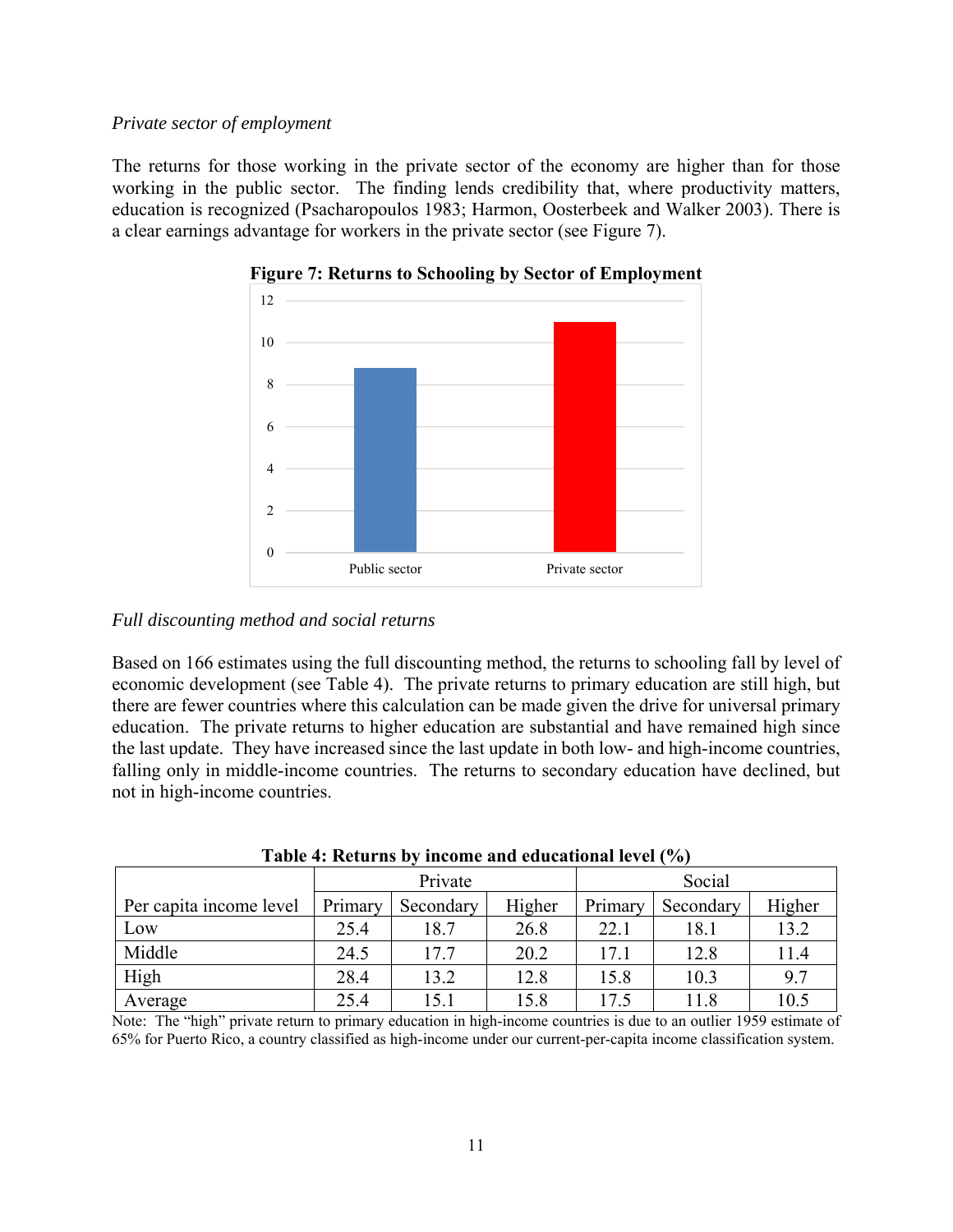The social returns follow the well-known pattern of falling by level of development and level of education. Social returns to education are universally lower than private returns because of the public subsidization of education. Social returns are lower than private because researchers can account for full social costs, but they do not include social benefits. The costs of higher levels of schooling are much higher, hence the lower returns (see Figure 8).





As a rule, returns are higher in lower-income countries relative to higher-income countries (see Figures 9 and 10). This can be attributed to the relative scarcity of human capital in the two types of countries. For example, the mean years of schooling of the labor force in Sub-Saharan Africa is 5.1, compared with 10.2 in advanced economies.



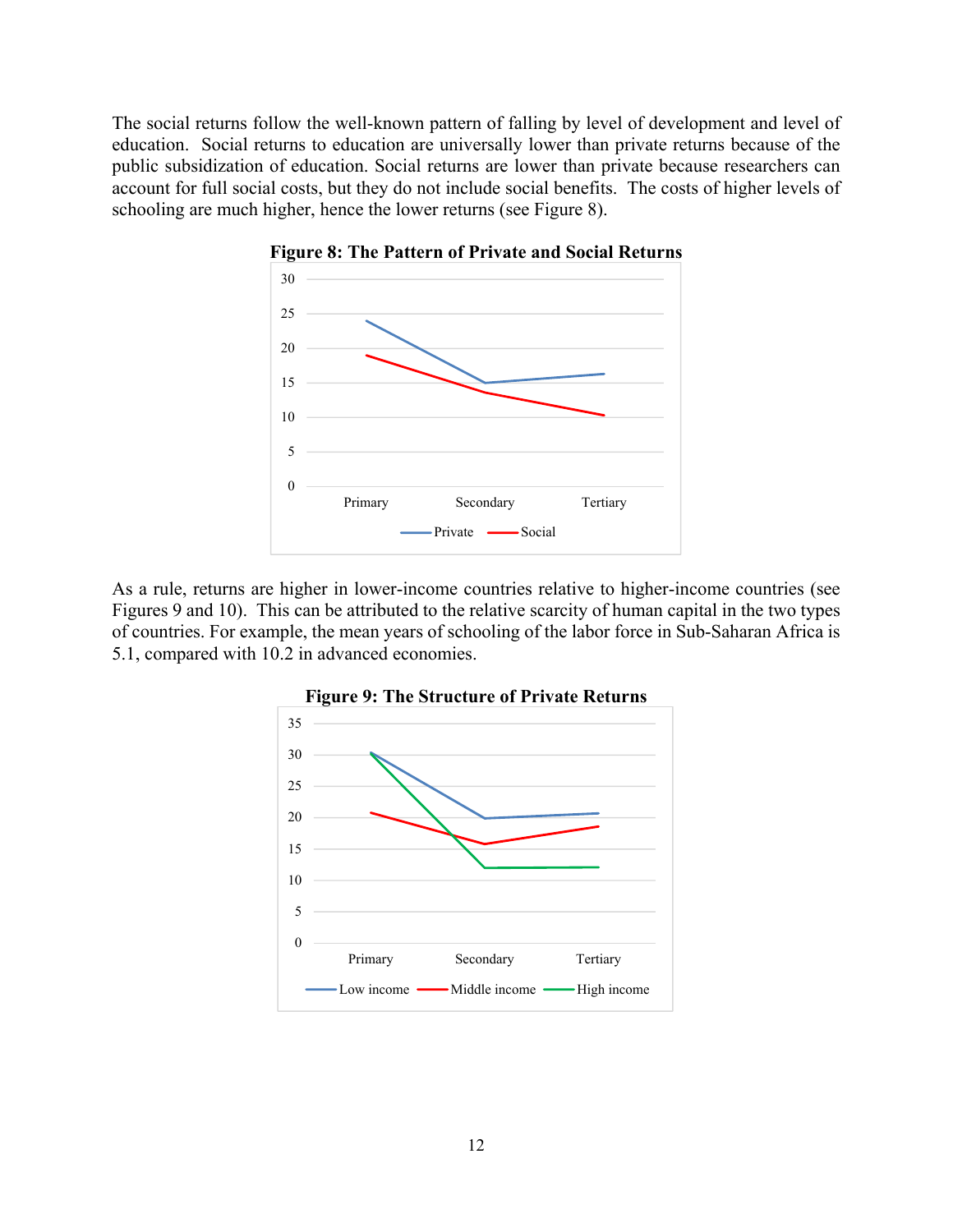

#### *Private and social returns by region*

In our previous analysis (Psacharopoulos and Patrinos 2004a) we presented estimates from 83 countries and showed that the returns to education were highest in Sub-Saharan Africa, the region with the lowest levels of schooling. With near universal primary education in most regions, it is becoming difficult to estimate returns to primary schooling using recent surveys and the full discounting method. Our update – using estimates since 2000 – is dominated by such returns from high-income countries, which exclude returns to primary education (since the comparison group, that is, workers with no education, is absent). Overall, private returns to secondary and higher education in high-income countries are high, at 13 and 12 percent (see Table 5).

|                      | $\cdot$   |        |           |        |  |  |
|----------------------|-----------|--------|-----------|--------|--|--|
|                      | Private   |        | Social    |        |  |  |
|                      | Secondary | Higher | Secondary | Higher |  |  |
| Average              | 13.2      | 12.4   | 10.2      | 10.6   |  |  |
| Developing countries | --        | --     | 10.2      | 16.4   |  |  |
| Number of studies    | эU        | 54     | 7y        |        |  |  |

**Table 5: Private and Social Returns to Schooling by Region, post-2000 (%)** 

Note: For private returns, sample consists of high income countries plus Turkey; for social returns, two are from Africa, two are from Latin America, one is from Europe, one is from East Asia, and the rest are from high income countries.

In terms of social returns, these are higher than any plausible social discount rate though lower than private, across all income groups. The social returns to higher education are particularly high, but these are driven by returns in Africa, where the social returns to higher education are 35 percent in Malawi (Chirwa and Matita 2009) and 22 percent in South Africa (Salisbury 2015) – this of course implies that private returns to higher education are even higher.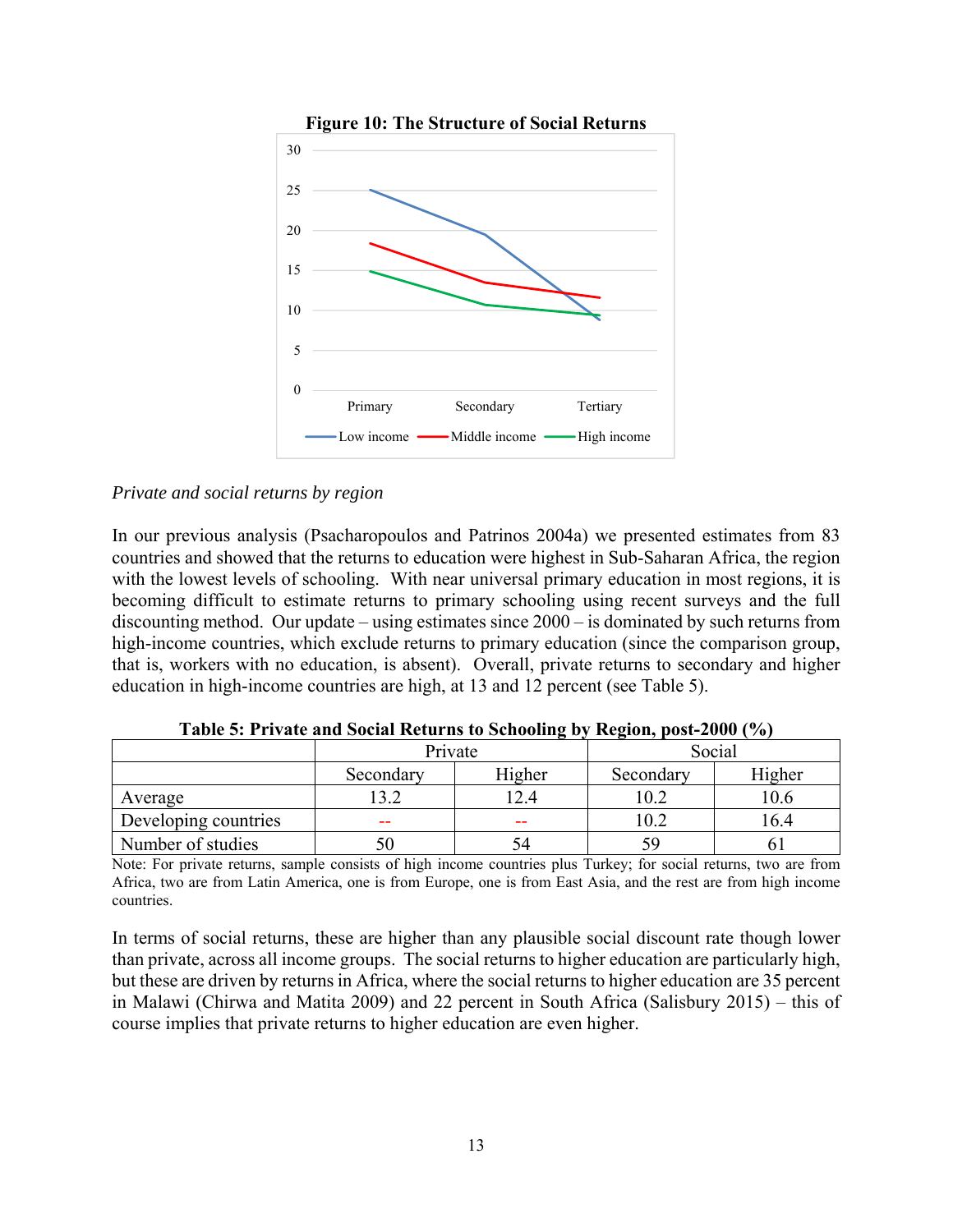#### **Discussion**

The rate of return patterns found in previous updates are upheld and reinforced. Regarding efficiency in the use of resources, spending on human capital is a good investment. For example, in the United States the long-term 1966 to 2015 average return on stocks and bonds is 2.4 percent (Damodaran 2016) versus a 10.5 percent overall private return to investment in education in our database for education.

Recent research indicates that the social rates of return reported above are under-estimates of the true returns because of the omission of externalities (Munich and Psacharopoulos 2017). Taking just one externality into account, the social rate of return to investment in education could be 50% higher than the one traditionally estimated. Monetizing the value of just one externality of education - reduced mortality - Pradhan et al. (2018) found that the social rate of return to investment in one extra year of schooling in low-income countries is 16%, relative to 11% based solely on earnings differentials.

In allocating an education budget among different levels of schooling, priority should be given to the lower levels of education in countries that have not yet achieved universal primary.

In countries with disparities between male and female enrollment, priority should be given to the education of girls.

The size of the private returns to education and difference between private and social rates calls for selective cost recovery in higher education.

The overall 10 percent private return to one year of schooling has marginally declined since first estimated over half a century ago (see, for example, Becker 1964).

When making education decisions, it is very tempting to use estimates as those presented above for countries that lack such information. We emphasize that there is no substitute for a countryspecific study.

In such case, we recommend using the full discounting method as it is more appropriate relative to the Mincerian method.

Future updates will attempt to include estimates of the returns to school quality. Although there are plenty of macro studies in this respect, micro studies on the returns to investing in specific school quality inputs are emerging.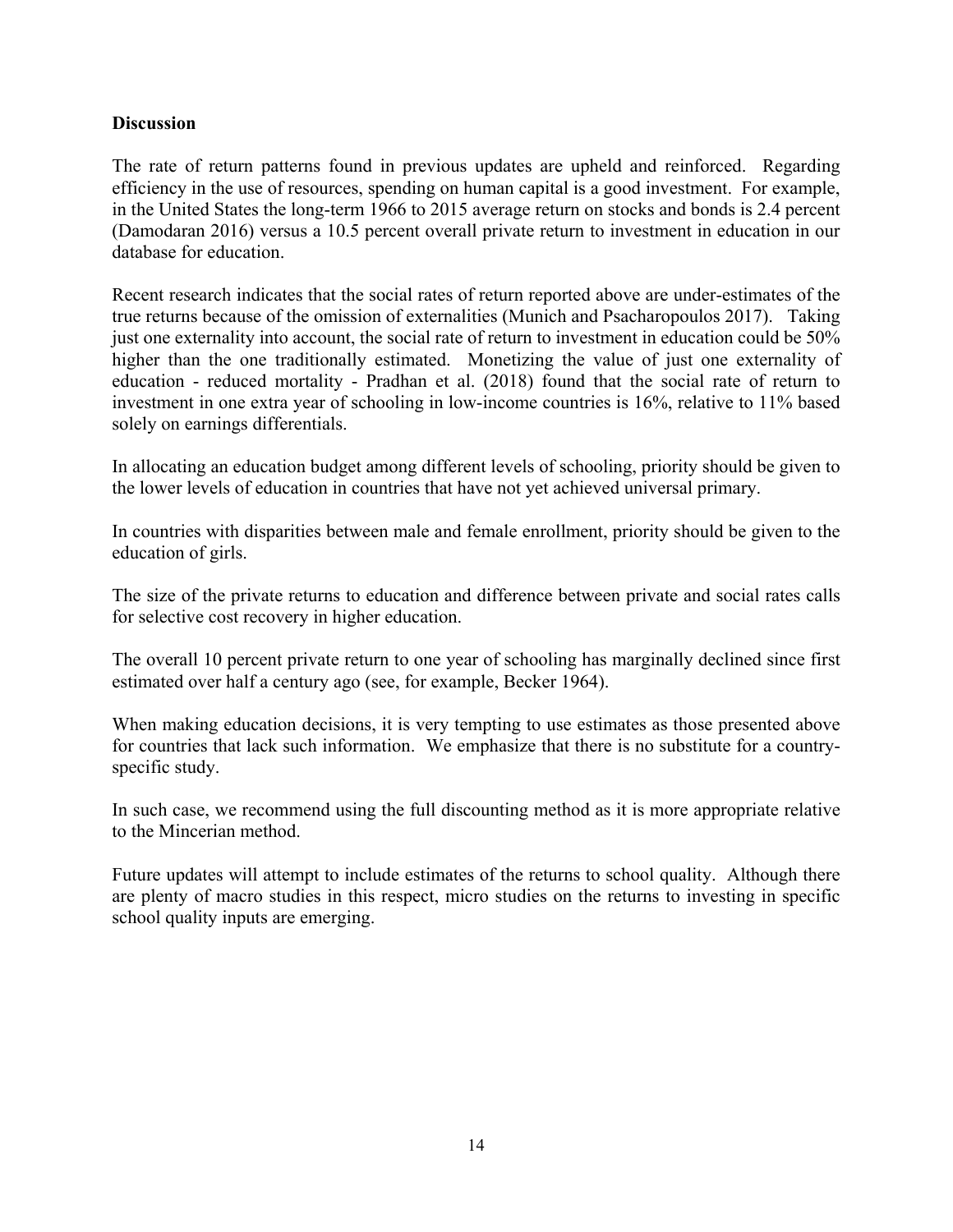#### **Text references**

(References to the database used in this compilation are found on-line in Annex  $3<sup>2</sup>$ )

- Ashenfelter, O. and A. Krueger. 1994. "Estimates of the economic return to schooling from a new sample of twins." *American Economic Review* 84(5): 1157-1173.
- Becker, G.S. 1964. *Human Capital: A Theoretical and Empirical Analysis with Special Reference to Education*. New York: National Bureau of Economic Research.
- Becker, G.S. and B.R. Chiswick. 1966. "Education and the distribution of earnings." *American Economic Review* 56(2): 358−369.
- Card, D. and A.B. Krueger. 1992. "Does School Quality Matter? Returns to Education and the Characteristics of Public Schools in the United States." *Journal of Political Economy 100*(1): -40.
- Card, D. 2001. "Estimating the return to schooling: Progress on some persistent econometric problems." *Econometrica* 69(5): 1127−1160.
- Chirwa, E. W., and M.M. Matita. 2009. "The Rate of Return of Education in Malawi." University of Malawi Working Paper 2009/01.
- Chiswick, B.R. 2003. "Jacob Mincer, Experience and the Distribution of Earnings." *Review of Economics of the Household* 1: 343-361.
- Clark, D. and P. Martorell. 2014. "The signaling value of a high school diploma." *Journal of Political Economy* 122:2: 282-318.
- Damodaran, A. 2016. "Annual Returns on Stock, T.Bonds and T.Bills: 1928 Current". http://pages.stern.nyu.edu/~adamodar/New\_Home\_Page/datafile/histretSP.html
- Duflo, E. 2001. "Schooling and labor market consequences of school construction in Indonesia: Evidence from an unusual policy experiment." *American Economic Review* 91(4): 795−813.
- Fiszbein, A., P.I. Giovagnoli H.A. Patrinos. 2007. "Estimating the returns to education in Argentina using quantile regression analysis: 1992-2002." *Económica* 53.

Goldin, C. and L.F. Katz. 2010. *The Race between Education and Technology*. Belknap Press.

Griliches, Z., 1977. "Estimating the returns to schooling: Some econometric problems." *Econometrica* 1-22.

Harmon, C., H. Oosterbeek and I. Walker. "The returns to education: Microeconomics." *Journal* 

<sup>2</sup> http://datatopics.worldbank.org/education/files/GlobalAchievement/ReturnsEdAnnex3.docx.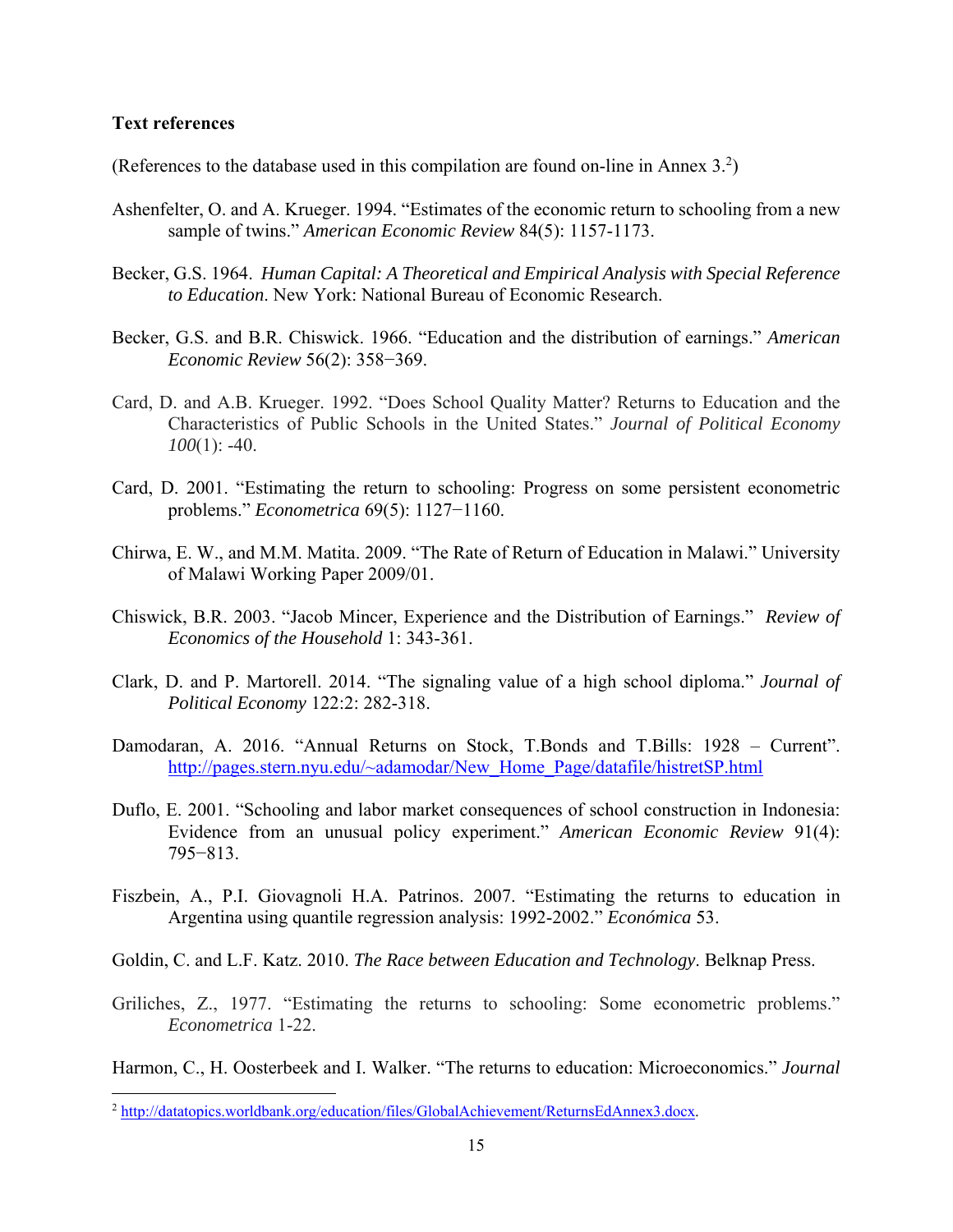*of Economic Surveys* 17(2): 115-156.

Heckman, J.J., L.J. Lochner and P.E. Todd. 2006. "Earnings functions, rates of return and treatment effects: The Mincer equation and beyond," in E. Hanushek and F. Welch, eds., *Handbook of the Economics of Education* (Volume 1). Amsterdam: Elsevier: 307−458.

Hendricks, L. 2004. "A database of Mincerian earnings regressions." Iowa State University.

- Kaboski, J.P. 2003. "Endogenous Mincerian Returns: Explaining Cross-Country Variation in the Returns to Schooling." Ohio State University, Department of Economics.
- Kingsbury, I. 2018. "Making sense of low private returns in MENA: A human capital approach." *International Journal of Educational Development* 61: 173-183.
- Kugler, B. and G. Psacharopoulos. 1989. "Earnings and education in Argentina: an analysis of the 1985 Buenos Aires Household Survey." *Economics of Education Review* 8(4): 353-365.
- Layard, R. and G. Psacharopoulos, 1974. "The Screening Hypothesis and the Returns to Education" *Journal of Political Economy* 82, no. 5: 985-98.
- López Bóo, F. 2010. "Returns to Education and Macroeconomic Shocks: Evidence from Argentina." IZA Discussion Paper No. 4753.
- Marshall, A., 1890. *Principles of Economics.* MacMillan*.*
- Mincer, Jacob A., 1958. "Investment in Human Capital and Personal Income Distribution". *Journal of Political Economy* 66(4): 281-302.
- Mincer, Jacob A., (1974), *Schooling, Experience, and Earnings.* National Bureau of Economic Research.
- Montenegro, C.E. and H.A. Patrinos. 2014. "Comparable estimates of returns to schooling around the world." World Bank Policy Research Working Paper Series 7020.
- Munich, Daniel and George Psacharopoulos, 2018. "The external and non-market benefits of education: A review". EENEE, Analytical report No. 3/2017.
- Oreopoulos, P. 2006. "Estimating average and local average treatment effects of education when compulsory schooling laws really matter." *American Economic Review* 96(1): 152−175.
- Patrinos, H.A. 2016. "Estimating the return to schooling using the Mincer equation." *IZA World of Labor 2016*.
- Patrinos, H.A. 1995. "Education and Earnings Differentials." World Bank (mimeo).
- Patrinos, H.A. and G. Psacharopoulos. 2010a. "Returns to Education in Developing Countries," in P. Peterson, E. Baker and B. McGaw, eds., International Encyclopedia of Education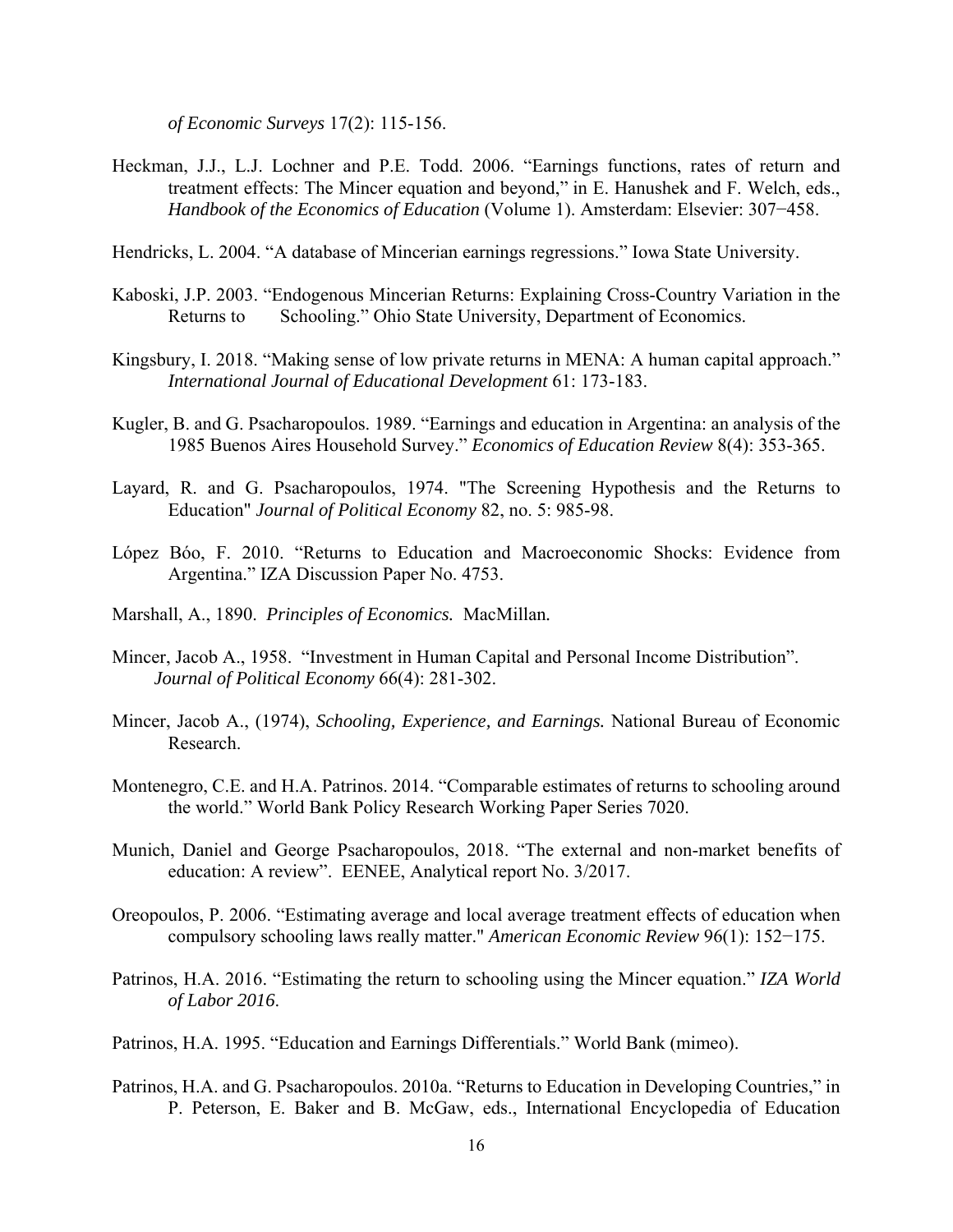(Volume 2). Oxford: Elsevier.

- Patrinos, H.A. and G. Psacharopoulos. 2010b. "Returns to education in developing countries," in International Encyclopedia of Education. Harvard.
- Patrinos, H.A. and G. Psacharopoulos. 2002. "Economic Benefits of Education Investment, Measurement," in J. Guthrie, ed., Encyclopedia of Education (Second Edition). Macmillan.
- Peet, E.D., G. Fink and W. Fawzi. 2015. "Returns to education in developing countries: Evidence from the living standards and measurement study surveys." *Economics of Education Review* 49: 69-90.
- Pradhan, Elina; Elina M. Suzuki, Sebastián Martínez,Marco Schäferhoff, and Dean T. Jamison, 2018. "The Effects of Education Quantity and Quality on Mortality". Chapter 30 in *Optimizing Education Outcomes: High-Return Investments in School Health for Increased Participation and Learning*. Donald A. P. Bundy, Nilanthi de Silva, Susan Horton, Dean T. Jamison and George C. Patton, eds. The World Bank.
- Psacharopoulos, G. 1972. "Rates of Return to Investment in Education around the World." *Comparative Education Review* 16(1): 281-302.
- Psacharopoulos, G. 1973. *Returns to Education: An International Comparison*. Amsterdam: Elsevier.
- Psacharopoulos, G. and R. Layard. 1979. "Human capital and earnings: British evidence and critique." *Review of Economic Studies* 46: 485-503.
- Psacharopoulos, G. 1979. "On the Weak versus the Strong Version of the Screening Hypothesis." *Economics Letters* 4 (1979): 181-85.
- Psacharopoulos, G. 1981. "Returns to Education: an updated international comparison." *Comparative Education* 17(3): 321-341.
- Psacharopoulos, G. 1983. "Education and Private Versus Public Sector Pay." *Labour and Society*  8(2): 123-33.
- Psacharopoulos, G. 1985. "Returns to Education: A Further International Update and Implications." *Journal of Human Resources* 20(4): 583-604.
- Psacharopoulos, G. 1993. "Returns to investment in education: a global update." World Bank Policy Research Working Paper Series 1067.
- Psacharopoulos, G. 1994. "Returns to Investment in Education: A Global Update." *World Development* 22(9): 1325-43.

Psacharopoulos, G. 1995. "The Profitability of Investment in Education: Concepts and Methods."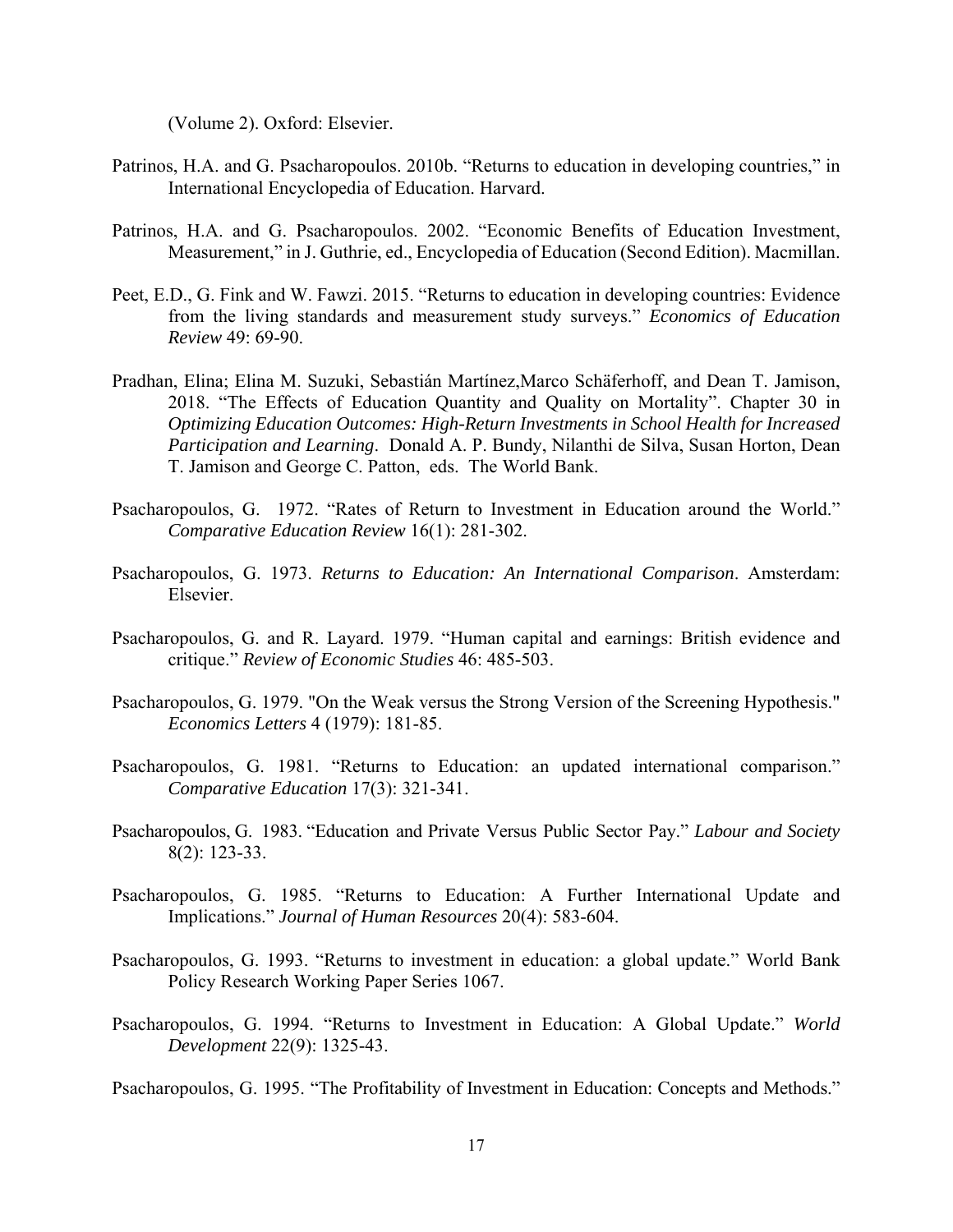The World Bank, Human Capital Development and Operations Policy, Working Papers, no. 63, 1995.

- Psacharopoulos, G., A.M. Arriagada and E. Velez. 1992. "Earnings and education among selfemployed males in Colombia." *Bulletin of Latin American Research* 11(1): 69-89.
- Psacharopoulos, G., 1995. "The Profitability of Investment in Education: Concepts and Methods." World Bank, Human Capital Development and Operations Policy, Working Papers No. 63.
- Psacharopoulos, G. and R. Mattson. 1998. "Estimating the Returns to Education: A Sensitivity Analysis of Methods and Sample Size." *Journal of Educational Development and Administration* 12(3): 271-287.
- Psacharopoulos, G. and H.A. Patrinos. 2004a. "Returns to Investment in Education: A Further Update." *Education Economics* 12(2): 111-135.
- Psacharopoulos, G. and H.A. Patrinos. 2004b. "Human Capital and Rates of Return," in *International Handbook on the Economics of Education* (Chapter 1). Edward Elgar Publishing.
- Psacharopoulos, G. and R. Mattson. 1998. "Estimating the Returns to Education: A Sensitivity Analysis of Concepts and Methods" *Journal of Educational Planning and Administration,* 12, 3: 271-287.
- Psacharopoulos, G. and H.A. Patrinos. 2002. "Returns to investment in education: a further update." World Bank Policy Research Working Paper Series 2881.
- Psacharopoulos, G. and H.A. Patrinos. 2008. "Education and Human Capital," in *International Handbook of Development Economics* (Volumes 1 & 2, chapter 24). Edward Elgar Publishing.
- Psacharopoulos, G. and E. Velez. 1992. "Schooling, ability, and earnings in Colombia, 1988." *Economic Development and Cultural Change* 40(3): 629-643.
- Rosenzweig, M. R. 1995. "Why are there returns to schooling?" *American Economic Review* 85(2): 153−158.
- Salisbury, T. 2016. "Education and Inequality in South Africa: Returns to Schooling in the Post-Apartheid Era." *International Journal of Educational Development* 46: 43-52.
- Sanchez Torres, F. and J. Nunez Mendez. 2003. "A Dynamic Analysis of Human Capital, Female Work Force Participation, Returns to Education and Changes in Household Structure in Urban Colombia, 1976-1998." *Colombian Economic Journal* 1: 110-49.
- Schultz, T.W. (1960), 'Capital formation by education,' *Journal of Political Economy*, 68, 571- 583.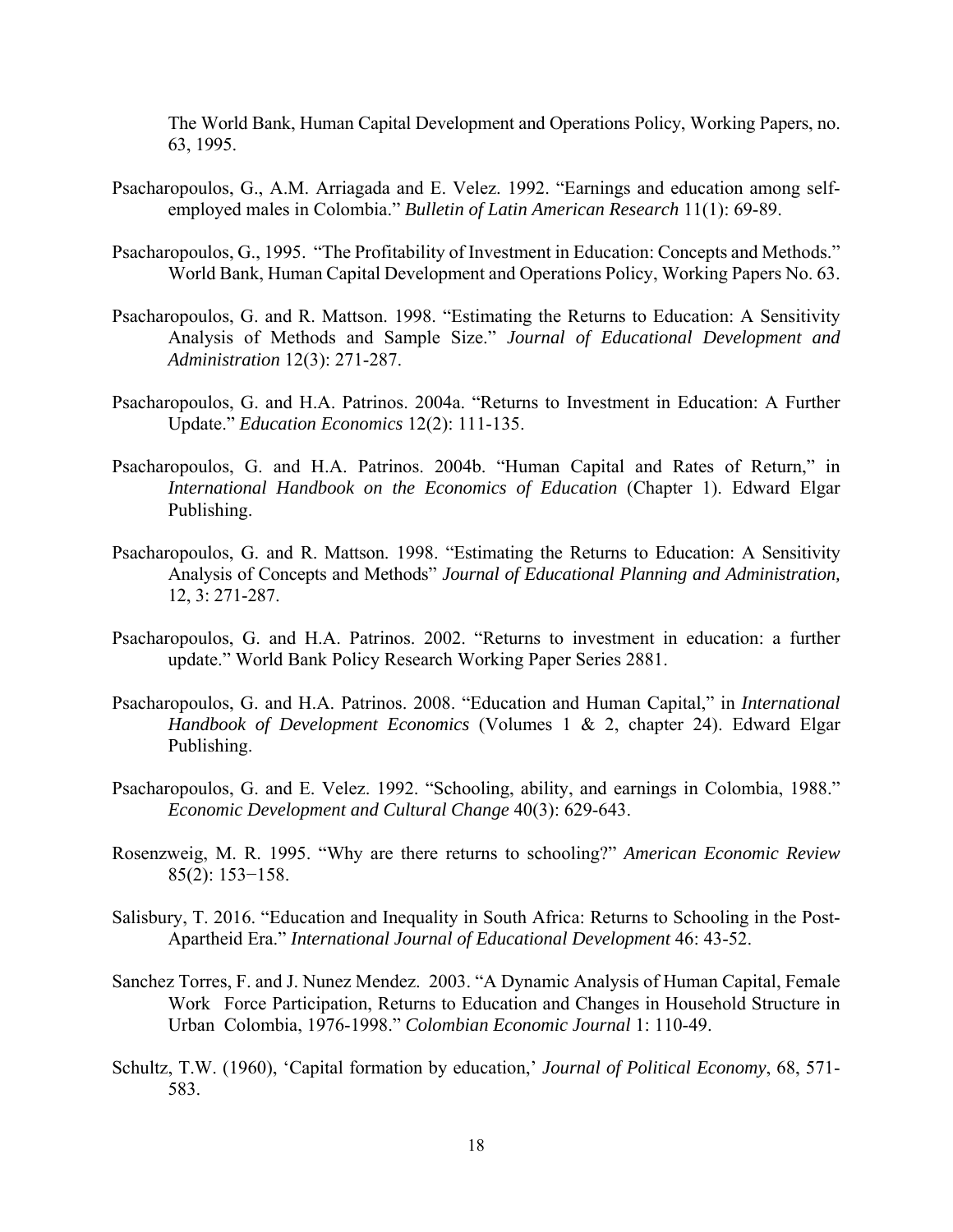Schultz, T. W. 1961. "Investment in human capital." *American Economic Review* 51(1): 1−17.

Smith, A. 1776. *The Wealth of Nations*. Alfred A. Knopf (1991).

Tenjo, J., O. Álvarez, A. Gaviria and M.C. Jiménez. 2015. "Evolution of Returns to Education in Colombia (1976-2014)." Universidad de Bogota Jorge Tadeo Lozano Working Paper N. 2015-9.

Tinbergen, J. 1975. *Income Distribution: Analysis and Policies*. North- Holland.

World Bank, 2016. http://data.worldbank.org/about/country-and-lending-groups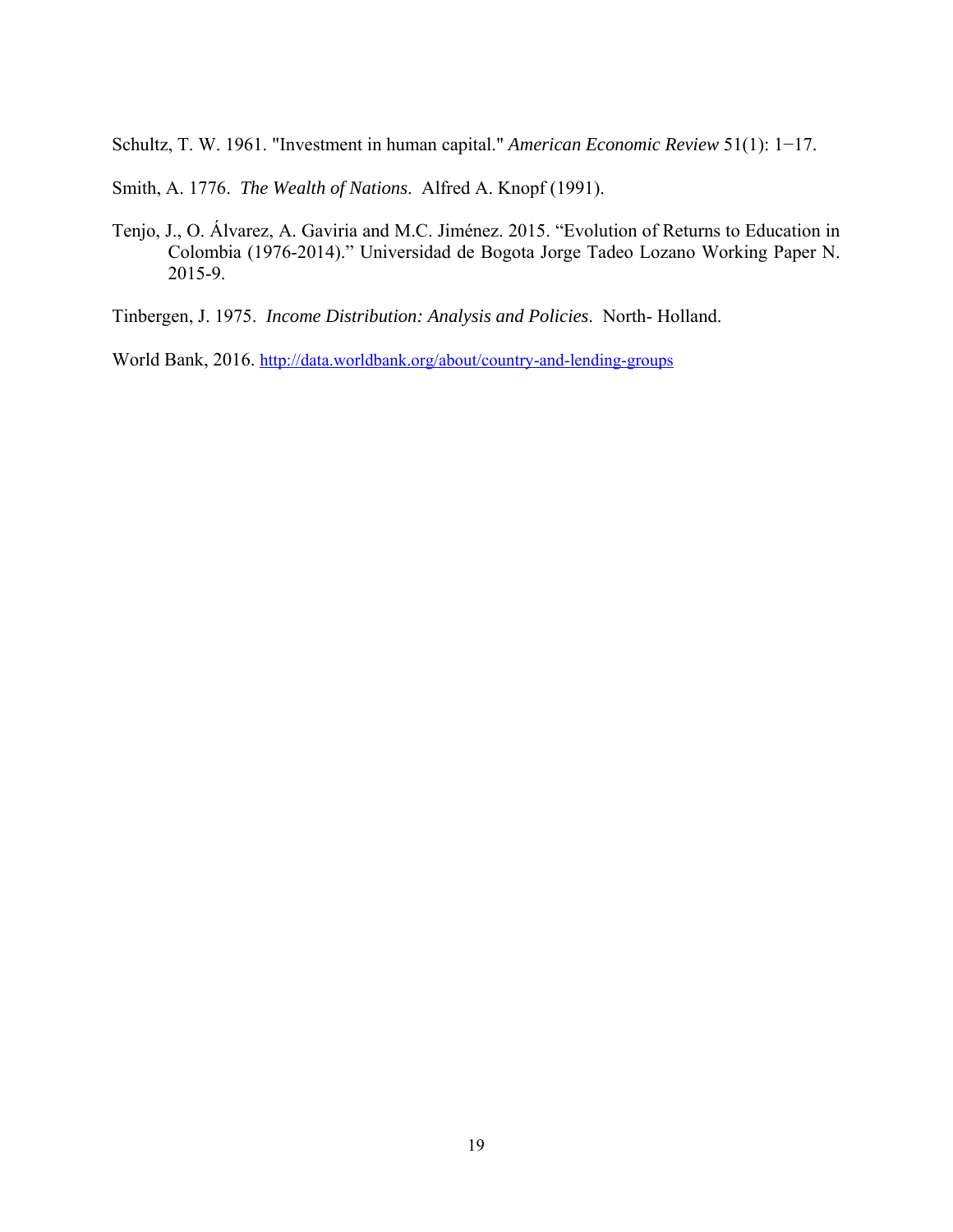|                               |      |                  | Full discounting |         |        |      |        |        |                                  |
|-------------------------------|------|------------------|------------------|---------|--------|------|--------|--------|----------------------------------|
| Economy                       |      | Overall          |                  | Private |        |      | Social |        |                                  |
|                               | Year | Mincerian        | Prim             | Sec     | Higher | Prim | Sec    | Higher | Source <sup>3</sup>              |
| Albania                       | 2012 | 8.0              |                  |         |        |      |        |        | Miluka (2015)                    |
| Algeria                       | 2001 | 2.2              |                  |         |        |      |        |        | Arbak (2012)                     |
| Argentina                     | 2003 | 11.0             |                  |         |        |      |        |        | Lopez Boo (2010)                 |
| Australia                     | 2010 | 8.3              |                  |         |        |      |        |        | Mariotti and                     |
|                               |      |                  |                  |         |        |      |        |        | Meinecke (2011)                  |
| Austria                       | 2011 |                  |                  | 10.4    | 9.9    |      | 8.8    | 7.1    | OECD (2015)                      |
| Azerbaijan                    | 1995 | 3.7              |                  |         |        |      |        |        | Peet et al $(2015)$              |
| Bangladesh                    | 2006 | 10.0             |                  |         |        |      |        |        | Taposh and Lin<br>(2009)         |
| <b>Belarus</b>                | 2002 | $\overline{6.9}$ |                  |         |        |      |        |        | Yemtsov et al<br>(2006)          |
| Belgium                       | 2009 |                  |                  |         | 10.7   |      |        | 14.5   | OECD $\overline{(2013)}$         |
| <b>Belize</b>                 | 2005 | 10.0             |                  |         |        |      |        |        | Hausman and<br>Klinger (2007)    |
| Bolivia                       | 2002 | 10.3             |                  |         |        |      |        |        | Patrinos et al 2009              |
| Bosnia &<br>Herzegovina       | 2002 | 8.1              |                  |         |        |      |        |        | Peet et al $(2015)$              |
| <b>Brazil</b>                 | 2001 | 15.7             |                  |         |        |      |        |        | Patrinos et al 2009              |
| <b>Bulgaria</b>               | 2003 | 6.7              |                  |         |        |      |        |        | Flabbi et al (2008)              |
| $\overline{\text{C}}$ ambodia | 2007 | 6.7              |                  |         |        |      |        |        | Lall and<br>Sakellariou (2010)   |
| Cameroon                      | 1995 | 6.0              |                  |         |        |      |        |        | Banerjee and<br>Duflo (2005)     |
| Canada                        | 2011 |                  |                  | 11.2    | 12.9   |      | 6.9    | 7.4    | $\overline{OECD}$ (2015)         |
| Chile                         | 2011 |                  |                  |         | 14.8   |      | 8      | 15.5   | OECD (2015)                      |
| China                         | 2009 | 10.3             |                  |         |        |      |        |        | Ding et al $(2013)$              |
| Colombia                      | 2014 | 11.3             |                  |         |        |      |        |        | Tenjo et al (2015)               |
| Costa Rica                    | 1992 | 8.5              |                  |         |        |      |        |        | Banerjee and<br>Duflo (2005)     |
| Cyprus                        | 1994 | 5.2              |                  |         |        |      |        |        | Banerjee and<br>Duflo (2005)     |
| Czech<br>Republic             | 2011 |                  |                  | 14.2    | 19.9   |      | 22.6   | 15.3   | OECD (2015)                      |
| Denmark                       | 2011 |                  |                  | 14.4    | 7.9    |      | 8.7    | 3.9    | OECD (2015)                      |
| Djibouti                      | 1996 | 11.6             |                  |         |        |      |        |        | Anos-Casero and<br>Seshan (2006) |
| Ecuador                       | 2002 | 6.5              |                  |         |        |      |        |        | Peet et al $(2015)$              |
| Egypt, Arab<br>Rep.           | 2011 | 3.4              |                  |         |        |      |        |        | Rizk (2016)                      |
| El Salvador                   | 1992 | 7.6              |                  |         |        |      |        |        | Funkhouser (1996)                |
| Eritrea                       | 2002 | 10.9             |                  |         |        |      |        |        | Kifle (2007)                     |
| Estonia                       | 2011 |                  |                  | 21.9    | 17.1   |      | 6.6    | 5.6    | OECD (2015)                      |

**Annex 1: Returns by educational level and type, most recent survey year (%)** 

3 References are listed on-line in Annex 3

(http://datatopics.worldbank.org/education/files/GlobalAchievement/ReturnsEdAnnex3.docx).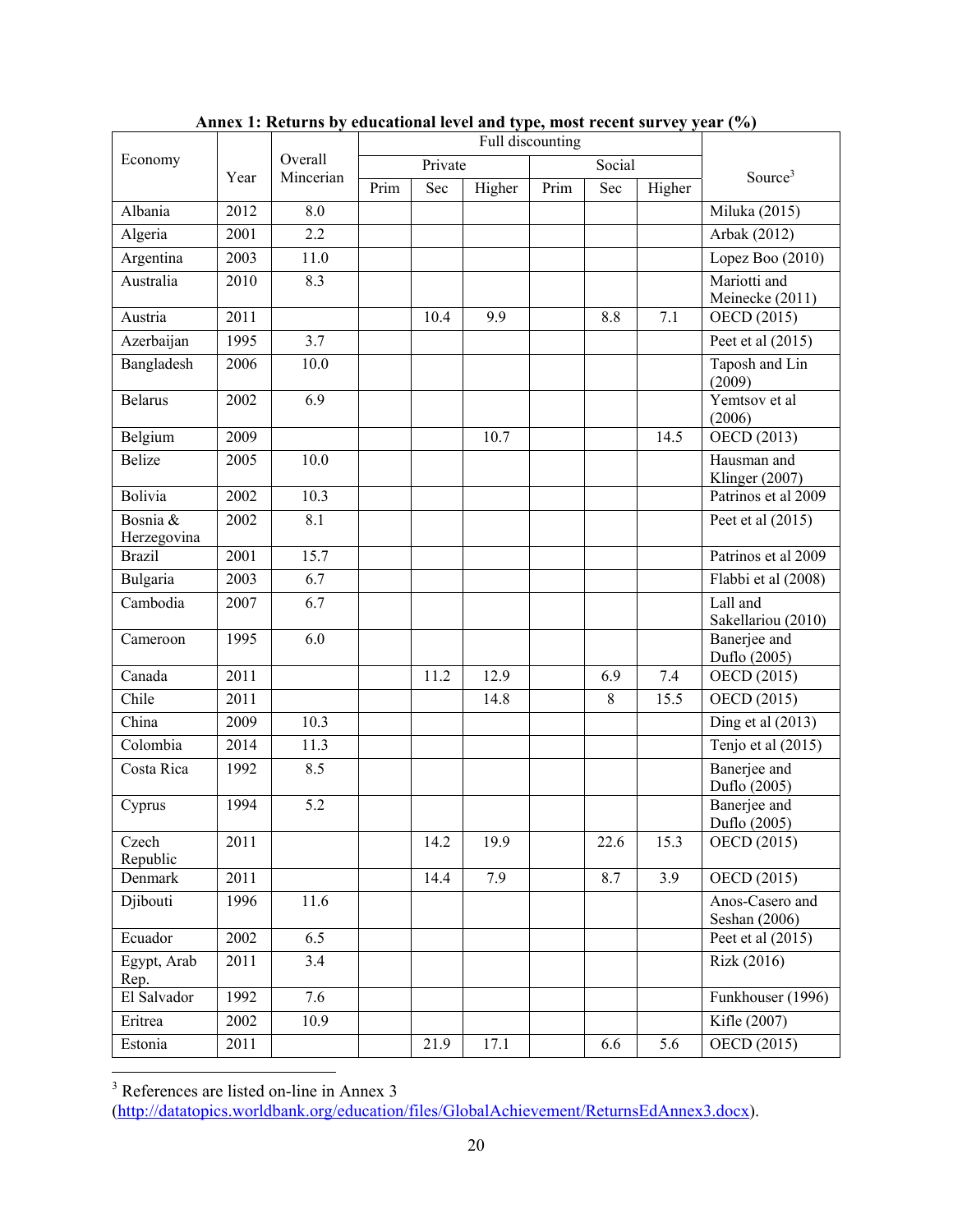| Ethiopia                | 2011 | 12.5       |      |      |      |      |                 |                  | Peet et al $(2015)$                 |
|-------------------------|------|------------|------|------|------|------|-----------------|------------------|-------------------------------------|
| Finland                 | 2011 |            |      | 6.1  | 8.4  |      | 20.6            | 6.1              | OECD (2015)                         |
| France                  | 2009 |            |      | 9.4  | 9.5  |      | 6.6             | 6.9              | OECD (2013)                         |
| Gambia, The             | 2003 | 6.8        |      |      |      |      |                 |                  | Foltz and Gajigo<br>(2012)          |
| Georgia                 | 2006 | 6.9        |      |      |      |      |                 |                  | Botchorishvili<br>(2007)            |
| Germany                 | 2011 |            |      |      |      |      |                 |                  | OECD (2015)                         |
| Ghana                   | 2007 | 4.2        |      |      |      |      |                 |                  | Peet et al $(2015)$                 |
| <b>Great Britain</b>    | 2011 |            |      | 11   | 12.2 |      | 45.6            | 30.3             | OECD (2015)                         |
| Greece                  | 2009 |            |      | 5.9  | 8.6  |      | 5.4             | 11.6             | OECD (2013)                         |
| Guatemala               | 2000 |            |      |      |      | 11.2 | 19              | 13.1             | Laguna and Porta<br>(2004)          |
| Honduras                | 1991 | 9.3        |      |      |      |      |                 |                  | Funkhouser (1996)                   |
| Hong Kong<br>SAR, China | 1996 |            |      |      |      | 6.3  | 9.5             | 10               | Yeung (1999)                        |
| Hungary                 | 2011 |            |      | 14.2 | 20.8 |      | 26.5            | 20.5             | OECD (2015)                         |
| Iceland                 | 2003 |            |      | 7.2  | 5    |      | 7.9             | 5.6              | OECD (2006)                         |
| India                   | 2008 | 10.8       |      |      |      |      |                 |                  | World Bank<br>(2011)                |
| Indonesia               | 2007 | 10.7       |      |      |      |      |                 |                  | Sohn (2013)                         |
| Iraq                    | 2006 | 0.7        |      |      |      |      |                 |                  | Peet et al $(2015)$                 |
| Ireland                 | 2009 |            |      | 20.9 | 17   |      | 6.2             | 15.4             | OECD (2013)                         |
| Israel                  | 2011 |            |      | 11.1 | 12.1 |      | 5.1             | 9.5              | OECD (2015)                         |
| Italy                   | 2010 |            |      | 8.1  | 9.5  |      | 6.6             | 8.6              | OECD (2015)                         |
| Jamaica                 | 1989 | 28.8       | 20.4 | 15.7 |      | 17.7 | 7.9             |                  | Psacharopoulos<br>(1994)            |
| Japan                   | 2007 |            |      |      | 7.6  |      |                 | 7.3              | OECD (2013)                         |
| Jordan                  | 2001 | 6.7        |      |      |      |      |                 |                  | Arbak (2012)                        |
| Kazakhstan              | 2001 | 8.0        |      |      |      |      |                 |                  | Arabsheibani and<br>Mussurov (2006) |
| Kenya                   | 1995 |            |      |      |      |      |                 |                  | Wambugu (2002)                      |
| Korea, Rep.             | 2011 |            |      | 3.7  | 5.9  |      | $-0.7$          | $\boldsymbol{0}$ | OECD (2015)                         |
| Kuwait                  | 2010 | 4.8        |      |      |      |      |                 |                  | Alqattan (2012)                     |
| Latvia                  | 2012 | 7.7        |      |      |      |      |                 |                  | Vilerts et al (2015)                |
| Liberia                 | 1983 |            | 99   | 30.5 | 17   | 41   | $\overline{17}$ | $\overline{8}$   | Psacharopoulos<br>(1994)            |
| Luxembourg              | 2010 |            |      | 10.2 |      |      | 10.1            |                  | OECD(2015)                          |
| Madagascar              | 1993 | 15.1       |      |      |      |      |                 |                  | Cogneau (2003)                      |
| Malaysia                | 2002 | 10.0       |      |      |      |      |                 |                  | Ismail $(2007)$                     |
| Malawi                  | 2012 | 8.8        |      |      |      |      |                 |                  | Gondwe (2015)                       |
| Maldives                | 2004 | 8.1        |      |      |      |      |                 |                  | World Bank<br>(2011)                |
| Malta                   | 2001 | 25.7       |      |      |      |      |                 |                  | Arbak (2012)                        |
| Mexico                  | 2002 | 13.2       |      |      |      |      |                 |                  | Metzger and<br>Patrinos (2005)      |
| Moldova                 | 2003 | $\ \, 8.0$ |      |      |      |      |                 |                  | Flabbi et al (2008)                 |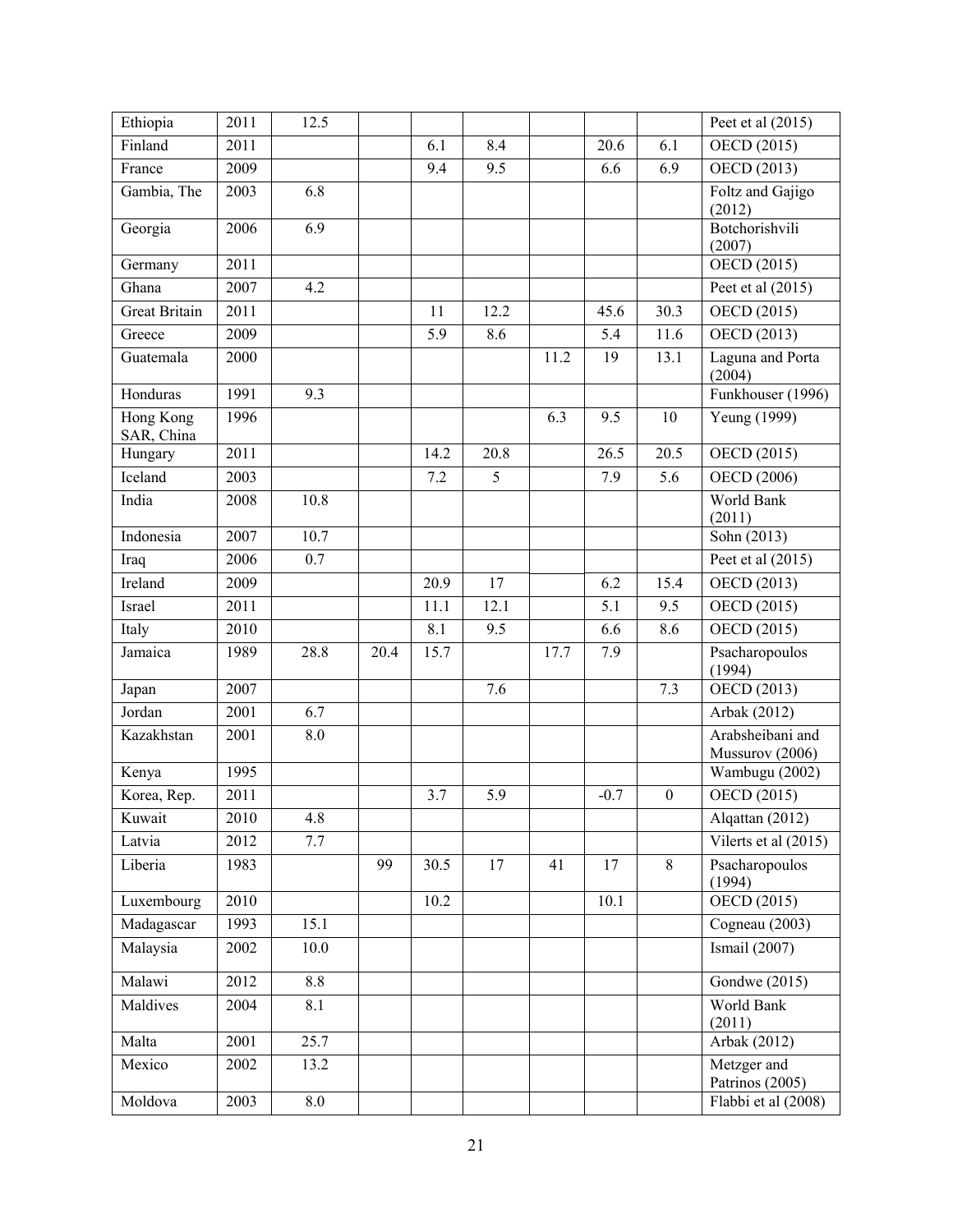| Mongolia              | 2002 | 8.5  |      |      |                   |      |      |      | Patrinos et al 2009                      |
|-----------------------|------|------|------|------|-------------------|------|------|------|------------------------------------------|
| Morocco               | 2001 | 2.8  |      |      |                   |      |      |      | Arbak (2012)                             |
| Namibia               | 2003 | 28.0 |      |      |                   |      |      |      | Godana and<br>Ashipala (2006)            |
| Nepal                 | 2008 | 7.9  |      |      |                   |      |      |      | World Bank                               |
| Netherlands           | 2011 |      |      | 5.5  | 9.1               |      | 10.8 |      | (2011)<br>OECD (2015)                    |
| New Zealand           | 2011 |      |      | 8.3  | 7.6               |      | 7.7  | 5.7  | OECD (2015)                              |
| Nicaragua             | 2001 |      |      |      |                   | 5.2  | 9.5  | 11.4 | Belli and Ayadi                          |
|                       | 2011 | 11.1 |      |      |                   |      |      |      | (1998)<br>Peet et al $(2015)$            |
| Niger                 |      |      |      |      |                   |      |      |      |                                          |
| Nigeria               | 2011 | 5.7  |      |      |                   |      |      |      | Peet et al (2015)                        |
| Northern<br>Ireland   | 1995 | 17.4 |      |      |                   |      |      |      | Trostel et al (2002)                     |
| Norway                | 2011 |      |      |      | 8.7               |      | 7.1  | 4.5  | OECD (2015)                              |
| Pakistan              | 2009 | 6.2  |      |      |                   |      |      |      | World Bank                               |
| Palestine             | 2011 | 5.1  |      |      |                   |      |      |      | (2011)<br>Rizk (2016)                    |
| Panama                | 2009 | 10.9 |      |      |                   |      |      |      | Freire et al (2015)                      |
| Papua New             | 1987 | 11.1 |      |      |                   |      |      |      | Gibson and Fatai                         |
| Guinea                |      |      |      |      |                   |      |      |      | (2006)                                   |
| Paraguay              | 1990 | 11.6 | 23.7 | 14.6 | $\overline{13.7}$ | 20.3 | 12.7 | 10.8 | Psacharopoulos<br>(1994)                 |
| Peru                  | 2001 | 10.7 |      |      |                   |      |      |      | Trivelli (2006)                          |
| Philippines           | 2000 | 12.6 |      |      |                   |      |      |      | Kaboski (2003)                           |
| Poland                | 2010 |      |      | 10.2 | 26.6              |      | 6.9  | 13.9 | OECD (2015)                              |
| Portugal              | 2011 |      |      | 13.6 | 19.6              |      | 5.7  | 11.3 | OECD (2015)                              |
| Puerto Rico           | 1989 | 15.1 |      |      |                   |      |      |      | Griffin and Cox<br><b>Edwards</b> (1993) |
| Romania               | 2009 | 11.3 |      |      |                   |      |      |      | Ion Zgreaban 2013                        |
| Russian<br>Federation | 2002 | 9.2  |      |      |                   |      |      |      | Gorodnichenko<br>and Klara (2005)        |
| Senegal               | 1985 |      | 33.7 | 21.3 |                   | 23   | 8.9  |      | Psacharopoulos<br>(1994)                 |
| Serbia                | 2013 | 10.0 |      |      |                   |      |      |      | Popov (2013)                             |
| Sierra Leone          | 1971 |      |      |      |                   | 20   | 22   | 9.5  | Psacharopoulos<br>(1994)                 |
| Singapore             | 2000 | 13.2 |      |      |                   |      |      |      | Low et al $2004$                         |
| Slovak<br>Republic    | 2011 |      |      | 29.5 | 17.7              |      | 18.9 | 12.6 | OECD (2015)                              |
| Slovenia              | 2011 |      |      | 10.3 | 16.8              |      | 10.1 | 12.7 | OECD (2015)                              |
| Somalia               | 1983 |      | 59.9 | 13   | 33.2              | 20.6 | 10.4 | 19.9 | Psacharopoulos<br>(1994)                 |
| Spain                 | 2011 |      |      | 12.9 | 9.8               |      | 9.6  | 6.5  | OECD(2015)                               |
| Sri Lanka             | 2008 | 8.9  |      |      |                   |      |      |      | World Bank                               |
|                       |      |      |      |      |                   |      |      |      | (2011)                                   |
| Suriname              | 1992 | 9.9  |      |      |                   |      | 10.8 |      | Horowitz and<br>Schenzler (1999)         |
| Sweden                | 2011 |      |      | 18.3 | 7.8               |      | 21   | 1.7  | OECD (2015)                              |